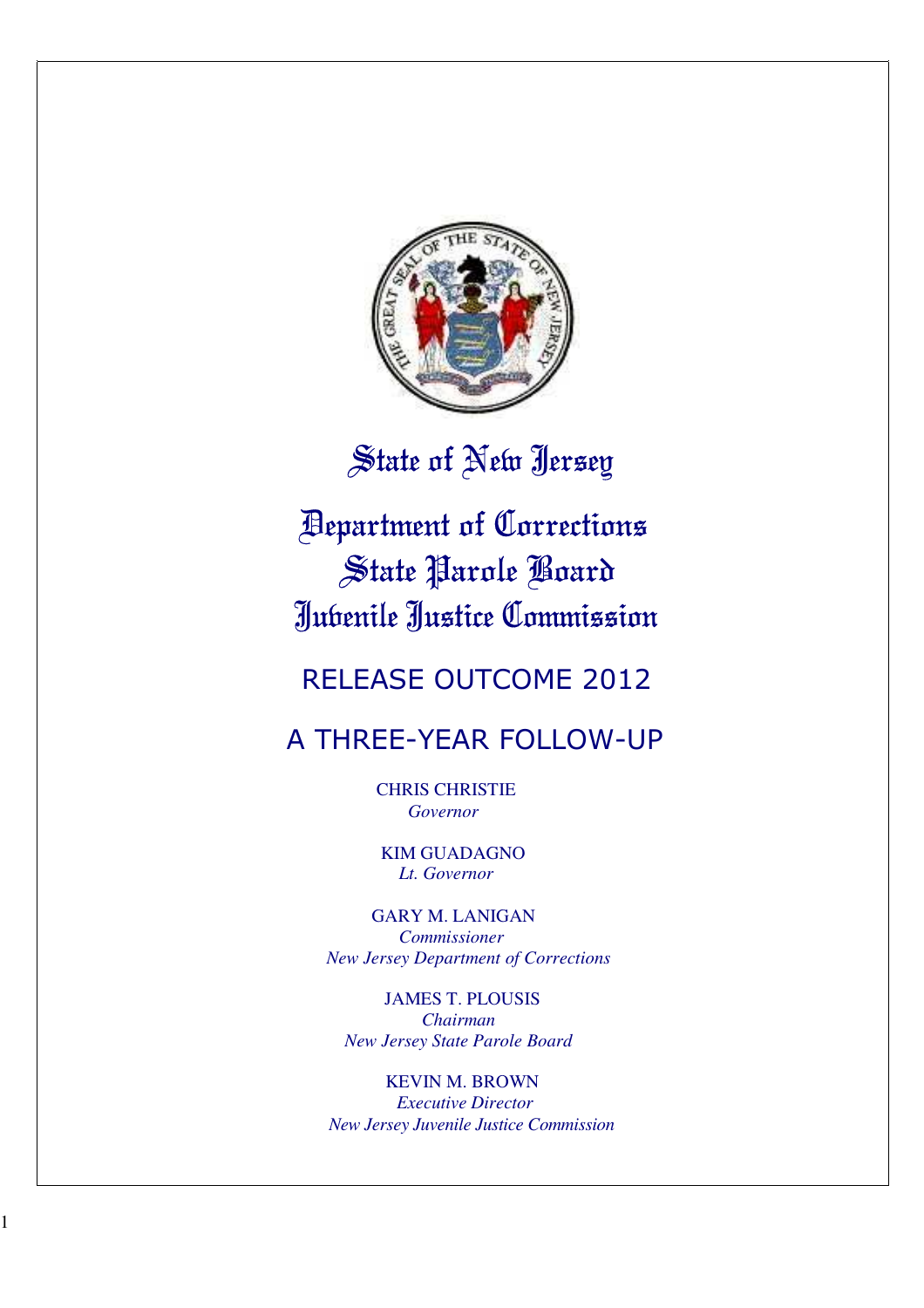| <b>TABLE OF CONTENTS</b>                                                             |    |  |  |
|--------------------------------------------------------------------------------------|----|--|--|
| <b>ACKNOWLEDGEMENTS</b>                                                              | 3  |  |  |
|                                                                                      |    |  |  |
| <b>EXECUTIVE SUMMARY</b>                                                             | 5  |  |  |
|                                                                                      |    |  |  |
| <b>INTRODUCTION</b>                                                                  | 10 |  |  |
|                                                                                      |    |  |  |
| <b>AGENCY MISSION STATEMENTS</b>                                                     | 11 |  |  |
|                                                                                      |    |  |  |
| <b>METHODOLOGY</b>                                                                   | 13 |  |  |
|                                                                                      |    |  |  |
| <b>RESULTS: New Jersey Department of Corrections and State Parole Board</b>          | 15 |  |  |
| 2012 Release Cohort Characteristics                                                  |    |  |  |
| 2012 Release Cohort Recidivism                                                       |    |  |  |
| Cumulative Rearrest Percentages by Monthly Interval                                  |    |  |  |
| Six-year Comparison of Recidivism Percentages                                        |    |  |  |
| Index Incarceration Offense for 2012 Release Cohort                                  |    |  |  |
| Breakdown of Original Booking Offense for Community Supervision Violators            |    |  |  |
| Reincarceration Rates and Readmission Offenses Grouped by Admission Offense for 2012 |    |  |  |
| <b>Factors Associated with Rearrest</b>                                              |    |  |  |
| <b>Logistic Regression Analysis Predicting Rearrest</b>                              |    |  |  |
| <b>RESULTS: Juvenile Justice Commission</b>                                          | 24 |  |  |
| <b>Overall Recidivism Rates for Youth</b>                                            |    |  |  |
| Recent Trends in Juvenile Recidivism                                                 |    |  |  |
| Time to Recidivism in Days                                                           |    |  |  |
| Differences in Recidivism Across Key Variables                                       |    |  |  |
|                                                                                      |    |  |  |
| <b>CONCLUSION</b>                                                                    | 29 |  |  |
|                                                                                      |    |  |  |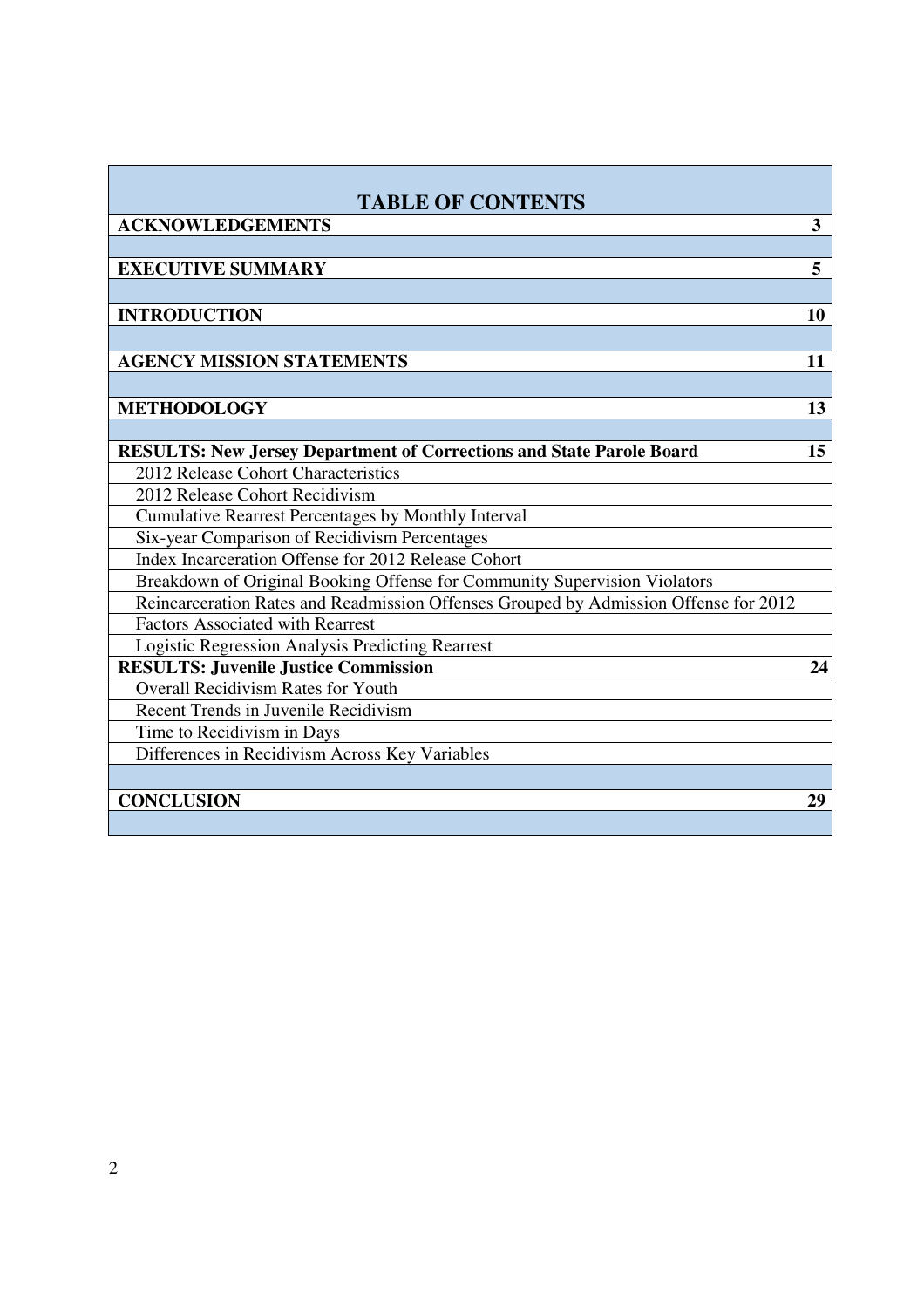## **Acknowledgements**

**New Jersey Department of Corrections**  Gary M. Lanigan *Commissioner* 

Judith Lang *Chief of Staff* 

Jennifer Malinowski, Esq. *Director, Office of Policy & Planning* 

Kristen M. Zgoba, Ph.D. *Supervising Research Scientist I* 

Sabrina Haugebrook, MPA, MS *Research Scientist II* 

Laura M. Salerno, Ph.D. *Research Scientist II* 

Jerry D. Harris, Jr. *DP Programmer 1* 

## **New Jersey State Parole Board**

James T. Plousis *Chairman* 

Samuel J. Plumeri, Jr. *Vice Chairman* 

David W. Thomas *Executive Director* 

Lawrence Gregorio *Deputy Executive Director* 

Deborah Mohammed-Spigner, Ph.D. *Research Scientist II* 

**New Jersey Juvenile Justice Commission**  Kevin M. Brown *Executive Director* 

Robert Montalbano *Deputy Executive Director of Programs*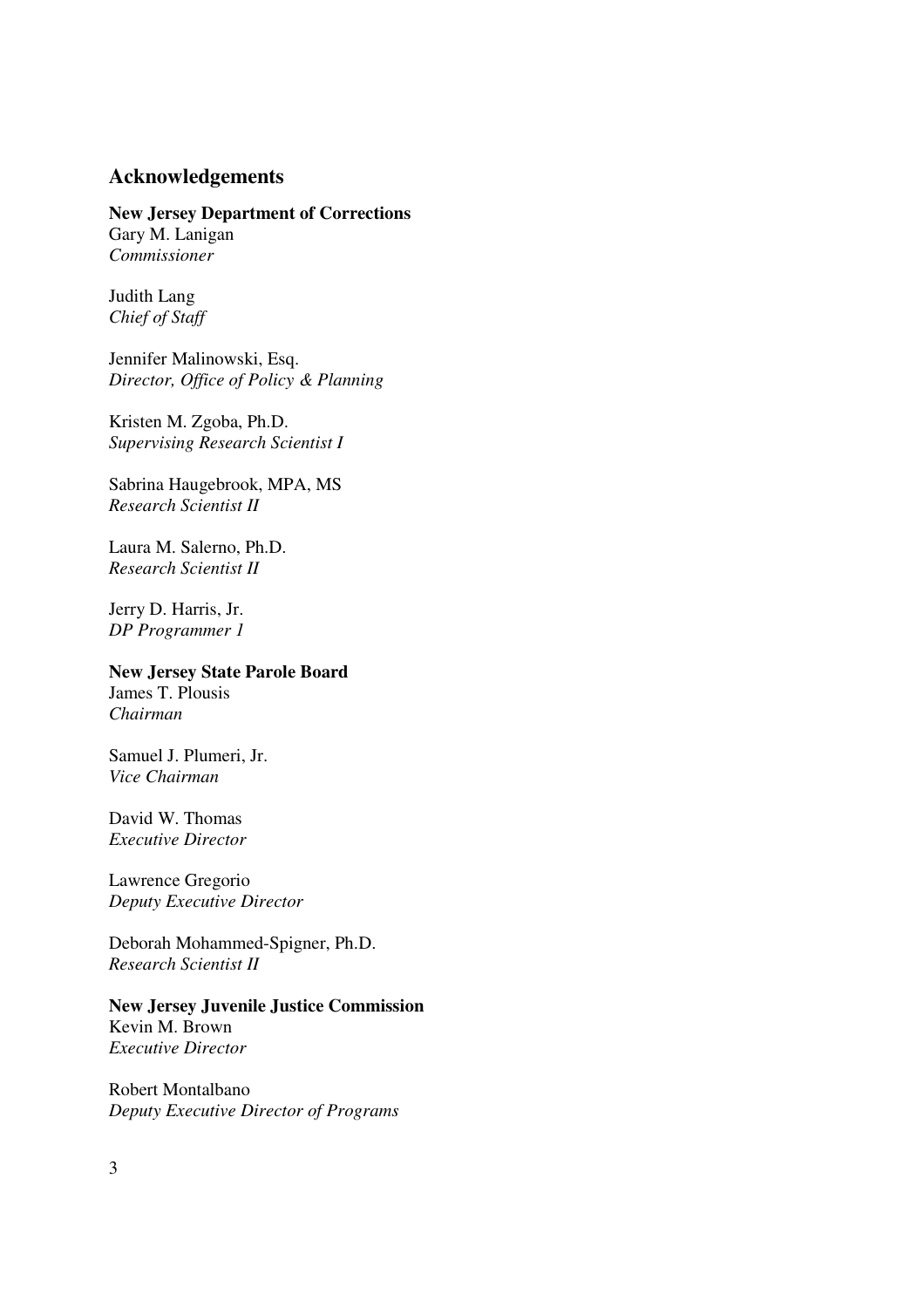Felix Mickens *Deputy Executive Director of Operations* 

Jennnifer LeBaron, Ph.D. *Deputy Executive Director of Policy, Research & Planning* 

John E. Vanloan *Administrative Analyst II* 

**New Jersey Office of Information Technology**  Jessica Constanzo *OIT Information Architect*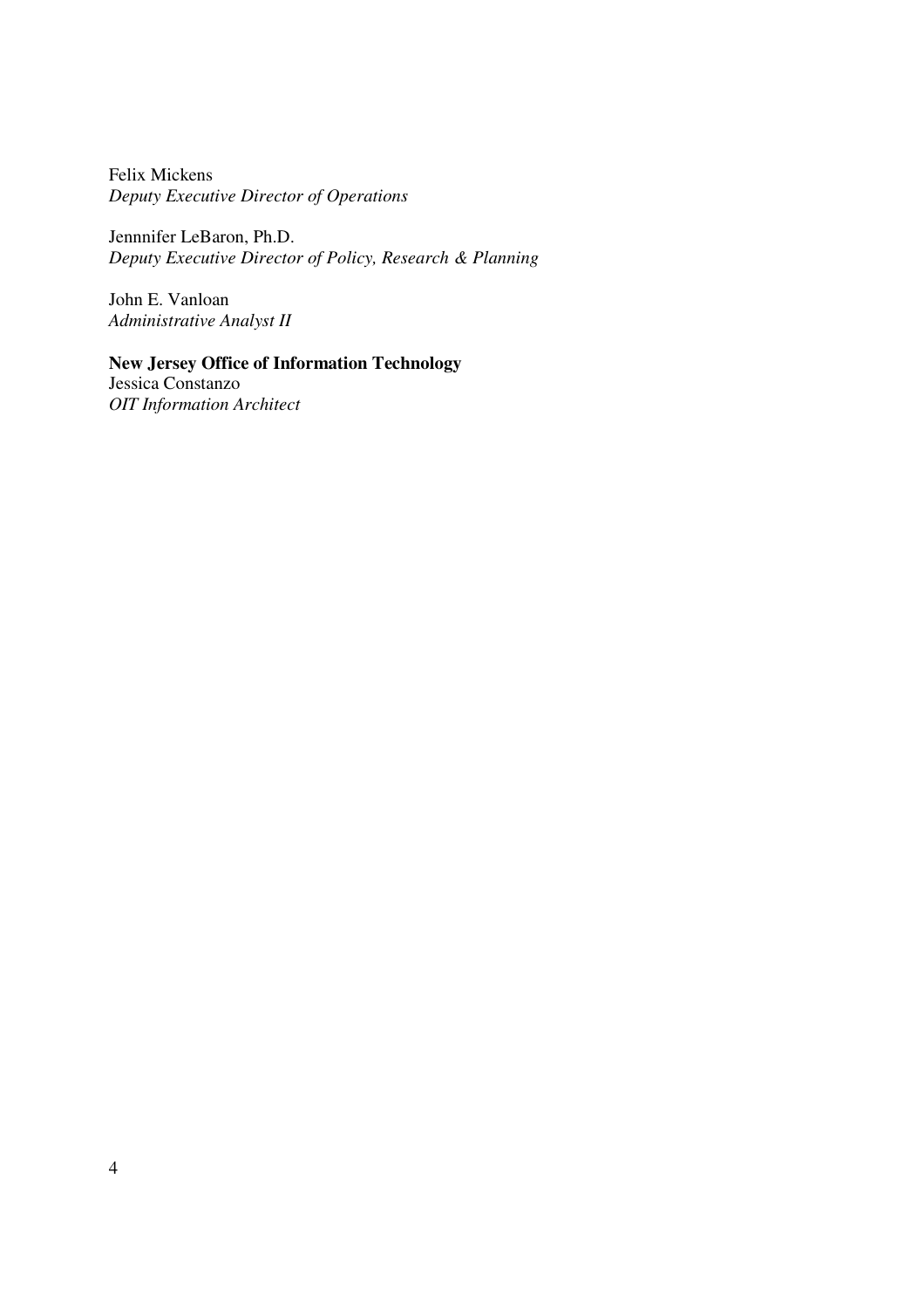## **EXECUTIVE SUMMARY**

## **DATA UPDATE**

New data elements have been added to the Outcome Report 2012 as a result of improved data collection through the Data Mart. The new data elements include the number of disciplinary allegations inmates had during their current sentence, as well as an indicator of an inmates' placement and completion in a halfway house. Additionally, clearer information for counting the manner by which inmates returned to prison was updated with the community supervision variable. This allowed for a better understanding of whether inmates were committing new offenses and returning to prison, or whether they were returned for supervision violations.

## **OVERALL ADULT FINDINGS**

- In 2012, the State of New Jersey Department of Corrections (DOC) maintained the same adult recidivism rates from 2011 for rearrest post-release (i.e., 53%), reconviction post-release (40.1%) and reincarceration post-release (31.3%).
- Almost 69% of adult inmates released in 2012 did not return to prison within the three-year follow-up period of analysis utilized in this report.
- Similar with previous years, offenders released to supervision had higher rates of reincarceration, while unsupervised offenders (i.e., max-outs) had higher rates of rearrest and reconviction.
- Males were more likely to be rearrested than females.
- Younger offenders were more likely to be rearrested than older offenders.
- Released inmates with prior arrests, convictions, and reincarcerations maintained substantially higher odds of rearrest, as did those with a higher number of prison discipline allegations.
- Released inmates with a violent index incarceration offense were rearrested the least, while those serving time on a previous community supervision violation were rearrested the most.
- Released inmates (regardless of release type) who served shorter sentences were more likely to be rearrested.

## **SAMPLE CHARACTERISTICS OF 2012 RELEASE COHORT**

- The adult cohort was composed of 9,934 released inmates: 5,597 supervised releases (56.3%) and 4,337 (43.7%) unsupervised offenders.
- The racial composition of the cohort consisted of black  $(57.5\%)$ , white  $(27.1\%)$  and Hispanic (14.7%). Only 0.7% of inmates were of "other" race/ethnicity.
- Male releases made up 93.5% of the released cohort while female releases represented 6.5%.
- The mean time served for the adult cohort was 804 days.
- For the index incarceration offense, a drug offense  $(27.1\%)$  was the most common for adult inmates followed by a violent offense (23%).
- Just over 45% of the adult sample had no prior DOC admission while 21.1% had one prior admission, 24.2% had 2-3 previous admissions, and the remaining 9.5% had 4+ prior DOC admissions.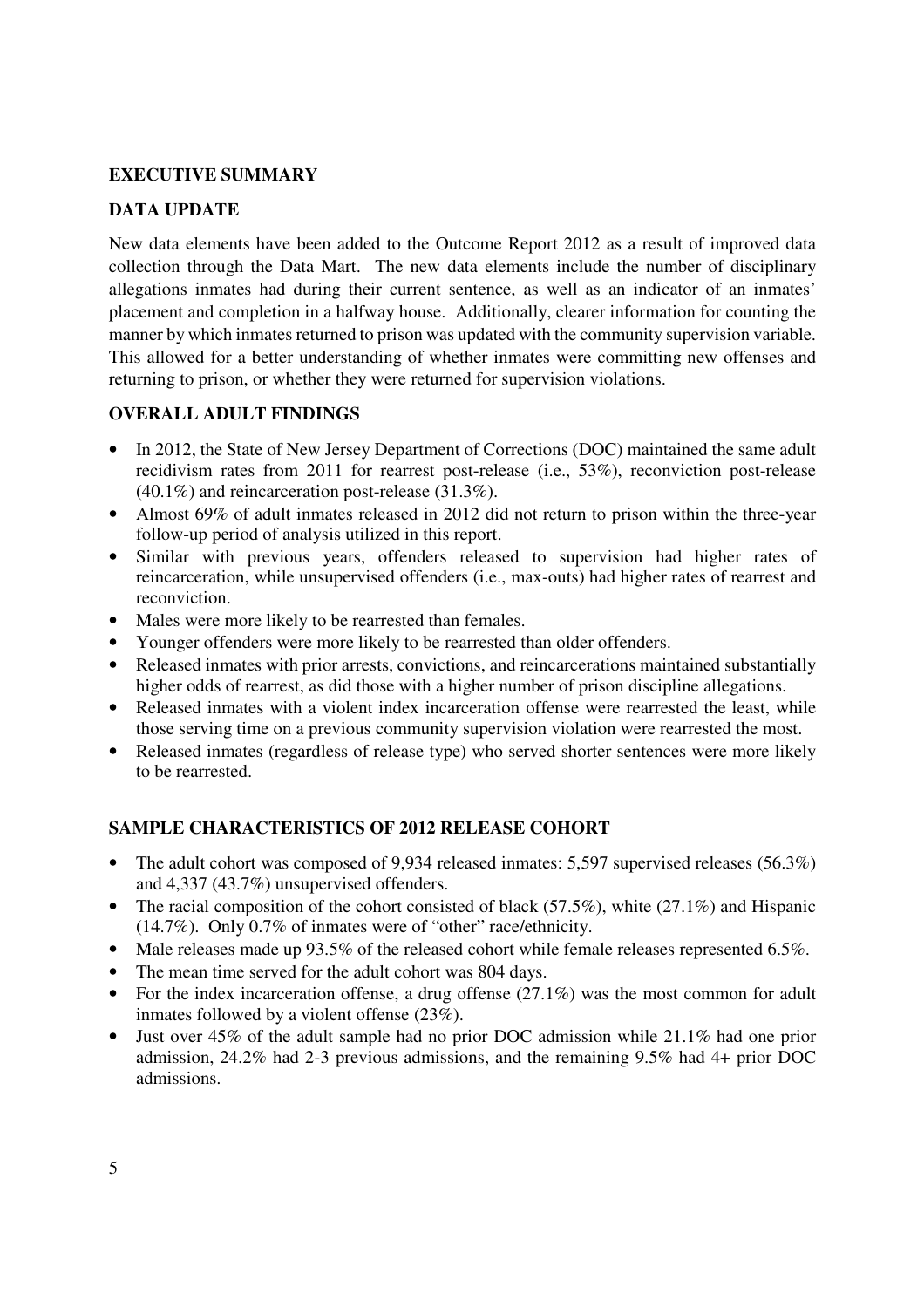## **TOTAL ADULT COHORT RECIDIVISM CHARACTERISTICS**

- 53.3% of the cohort was rearrested, representing a similar rate to that of the 2011 cohort. The number of arrests for each released individual ranged from 0-20 rearrests throughout the threeyear follow-up period.
- 40.1% of the cohort was reconvicted, which is similar to the 2011 cohort. The number of reconvictions ranged from 0-10 throughout the three-year follow-up period.
- 31.3% of the cohort was reincarcerated during the three-year follow-up period, which is similar to the 2011 cohort. The number of reincarcerations ranged from 0-4 throughout the 36 months follow-up. This number is consistent with the recent praise New Jersey has received from the Brennan Center for Justice at the New York University School of Law for its prison population reduction.
- For those inmates who were rearrested, the average time between release and rearrest was 396.2 days.
- For those offenders on supervised release who received a technical parole violation in the follow-up period, the average time between release and the date of the parole violation was 294.7 days.

## **ADULT RELEASE COHORT RECIDIVISM DIFFERENCES**

- Compared to supervised releases (46.6% rearrest, 32.2% reconviction), unsupervised releases (62.1% rearrest, 50.3% reconviction) had higher rates of rearrest and reconviction. Supervised offenders had a higher rate of reincarceration (39.3%) compared to unsupervised offenders (21.1%). The results of comparative analyses between supervised and unsupervised offenders may be easily misinterpreted as implying that supervised releases return to prison at higher rates. However, supervised offenders are subject to greater scrutiny than unsupervised offenders, and thus may be returned to prison with greater frequency due to technical violations or other reasons that would not occur among an unsupervised population.
- A proportionally larger amount of the unsupervised group of released inmates were rearrested within the first year (64.1%) compared to the supervised releases (44.7%).
- Of the full sample who were rearrested during the three-year follow-up period, approximately 55% were rearrested within the first 12-months post-release. This highlights the rapid rate at which recidivism occurs after release.

## **FACTORS ASSOCIATED WITH ADULT OFFENDER REARREST**

- The offender's release type (i.e., supervised vs. unsupervised) was a significant predictor of whether the offender was rearrested. Unsupervised releases were rearrested and reconvicted more frequently, while supervised releases were reincarcerated more frequently.
- Prior arrest history was significantly related to the likelihood of a rearrest. For every additional arrest an offender had on record before the index offense, the odds of rearrest post-release were increased by a factor of 1.1. Offenders with one prior arrest were rearrested 37.8% of the time; if an inmate had two prior arrests, they were arrested 49.2% of the time. Additionally, those with three prior arrests were rearrested at a rate of 51.2% and inmates with four or more prior arrests were rearrested at a rate of 61.3%.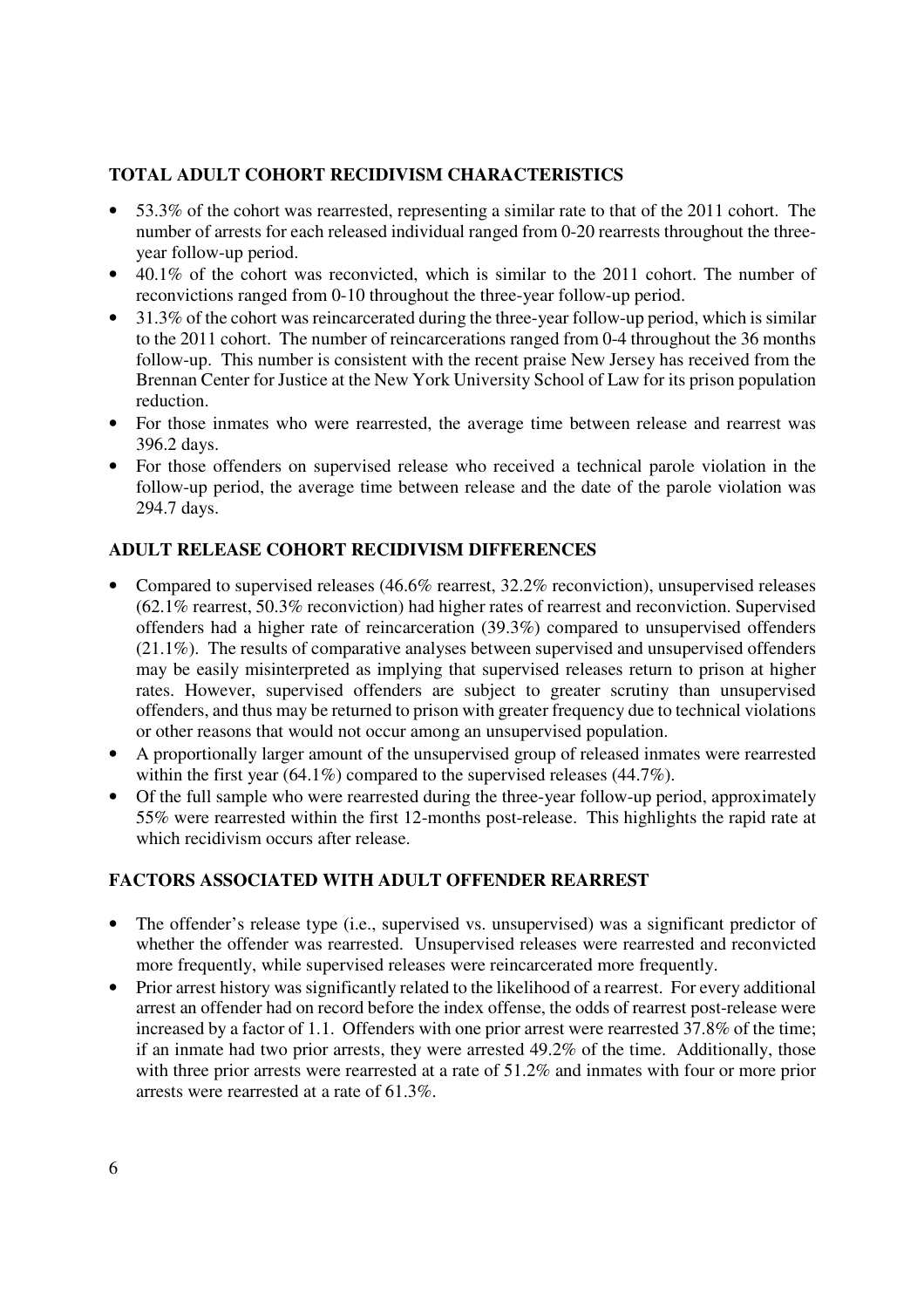- Prior conviction history was significantly related to the likelihood of a rearrest. For every additional prior conviction an inmate had, the odds of rearrest were increased by a factor of 1.0. As with prior arrest history, this pattern shows an expected ratio of one prior conviction to each subsequent rearrest. The average number of prior convictions for the full sample of offenders was 4.5, indicating the sample of releases had extensive criminal histories. The bivariate results indicated that 47.1% of those with one prior conviction on record were rearrested, 54.8% of those with two prior convictions were rearrested, 55.5% of those with three prior convictions were rearrested, and 63.9% of those with four or more prior convictions were rearrested.
- Prior history of DOC admissions was significantly related to the likelihood of rearrest. For every additional prior state incarceration, the odds of rearrest were increased by a factor of 1.2. The average number of prior DOC admissions for the full sample was 1.2. Twenty one percent of the full sample of released offenders had a minimum of one prior state incarceration and an additional 33.7% had two or more prior state incarceration terms, totaling 54.7% of the sample of inmates. Highlighting the importance of this variable, the results indicate that 57.2% of those with one prior state prison term were rearrested, 61.5% of those with two prior terms, 64.9% of those with three prior terms and 75% of those with four or more prior incarcerations were rearrested.
- Younger offenders were more likely to be rearrested than older offenders; the differences across age were statistically significant. Multivariate statistics indicated that age was inversely related to the odds of rearrest. For every one year age increase, the odds of a new arrest decreased by nearly a factor of one.
- Released inmates with an index incarceration offense of property, weapon, drug, community supervision violation, or "other" crime had an increased probability of a new arrest when compared to violent offenders, with offenders with a community supervision violation as the index offense maintaining the highest odds of rearrest.
- Race/ethnicity was significant in bivariate tests of independence and multivariate regression models. Black offenders had higher odds of rearrest when compared to white and Hispanic offenders. Sixty-three percent of rearrested offenders were black.
- Gender was significantly related to the likelihood of rearrest. Released males were more likely to be rearrested than females, in that males had 1.8 times the odds of rearrest than females within the three-year follow-up period.
- The number of discipline allegations against an inmate while in prison was positively and significantly associated with rearrests. For every additional discipline that an inmate had, the odds of rearrest were increased by a factor of 1.1.

## **OVERALL JUVENILE FINDINGS**

- In 2012, the Juvenile Justice Commission recidivism rate for new adjudications/convictions decreased by 3.9 percentage points as compared to 2011. The rate of new court filings decreased by 3.6 percentage points, while the recidivism rate for new juvenile commitments increased by 0.4 percentage points.
- Approximately 67.2% of juvenile offenders did not return to a juvenile or adult State facility within three years of release from custody.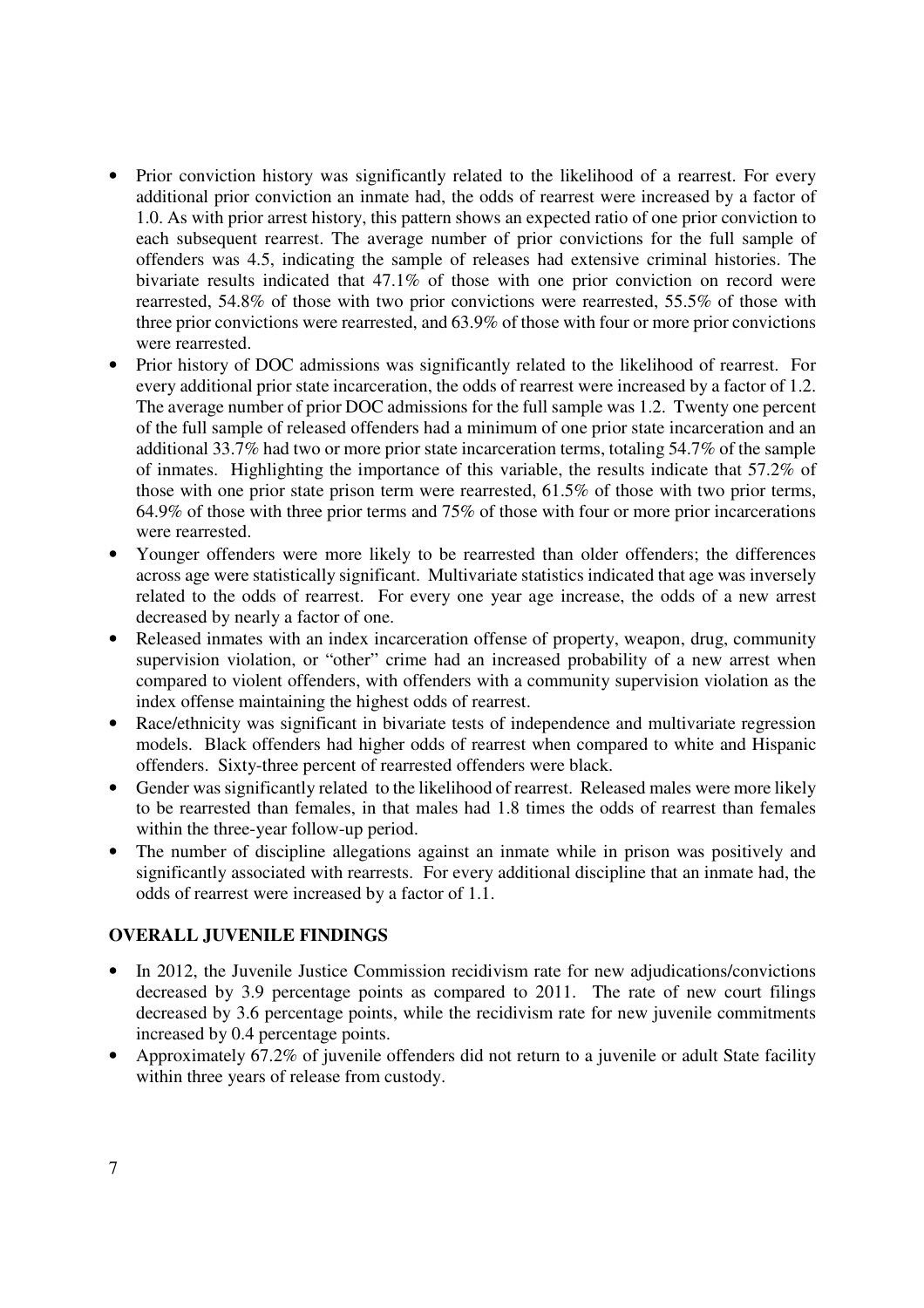## **CHARACTERISTICS OF 2012 JUVENILE RELEASE COHORT**

- The juvenile cohort was comprised of 500 releases.
- The race of the juvenile cohort was comprised of 70.2% Black, 19.8% Hispanic, 9.0% White, and 1.0% Asian.
- Male juvenile offenders comprised 94.6% of the release cohort and the female cohort comprised 5.4%.
- The average time served for juvenile cohort was 328 days.
- The majority of the juvenile offenders served sentences for persons offenses  $(42.5\%)$ , followed by violations of probation (22.2%), property offenses (11.1%), weapons offenses (9.7%), and drug offenses (9.5%).

## **JUVENILE COHORT RECIDIVISM CHARACTERISTICS**

- 80.4% of the cohort had a new court filing/arrest, which represents a decrease of 3.6 percentage points from the 2011 release cohort.
- 68.0% of the cohort had a new court filing/arrest that resulted in a new adjudication/conviction, a 3.9 percentage point decrease from the 2011 cohort.
- There was a 0.4 percentage point increase from 2011 in the amount of juveniles who had a new court filing or arrest that resulted in a new commitment to a State facility, totaling only 32.8% of the cohort.
- The average time to re-offend for a new court filing/arrest was 288 days.
- The average time to re-offend for a new adjudication/conviction was 306 days.
- The average time to re-offend for a new commitment to a State facility was 342 days.

## **DIFFERENCES IN RECIDIVISM ACROSS KEY VARIABLES**

- Males were more likely to recidivate (80.5% recidivating vs. 77.8% of females).
- Recidivating youth had accumulated a greater number of total adjudications of delinquency than non-recidivists (6.4 vs. 5.9).
- Recidivating youth were reading at a higher grade level equivalent based on a MAP Reading Test than non-recidivists (5.9 grade level vs. 5.7).
- Recidivating youth scored at the same grade level equivalent based on a MAP Math Test than non-recidivists (5.9 grade level vs. 5.9).
- Recidivating youth had a higher composite score on the Kaufman Brief Intelligence Test (indicating level of functional intelligence) than non-recidivists (83.0 vs. 82.0).
- Recidivating youth had a higher score on the JJC's Initial Classification & Custody Document than non-recidivists (12.9 vs. 11.6).
- Recidivating youth were found to have slightly higher levels of substance abuse need than nonrecidivists, based on the JJC's Comprehensive Information Assessment (CIA) (4.3 vs. 4.1).
- With regard to multiple needs, recidivating youth were found to have the same number of staff assessed areas of need than non-recidivists, based on the JJC's CIA (4.6 vs. 4.6).
- Youth receiving special education and/or related services ("classified youth") were more likely to recidivate than other youth (80.9% vs. 79.5%).
- White youth were more likely to recidivate than youth of color  $(82.2\% \text{ vs. } 80.2\%)$ .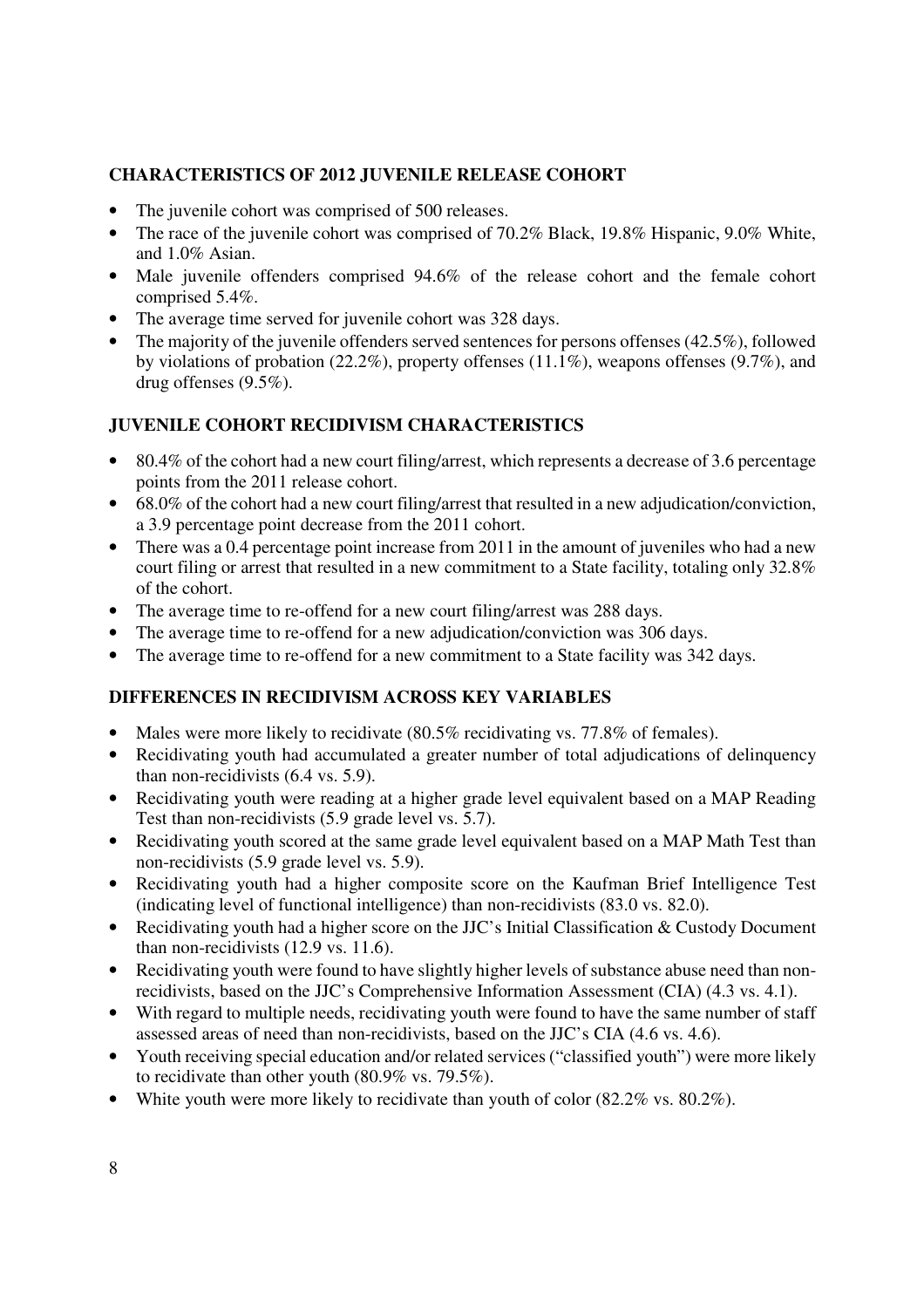- Youth residing in the 15 most densely populated cities were more likely to recidivate compared with other youth (81.0% vs. 79.9%).
- Juveniles committed/admitted on property charges (as their most serious offense) were most likely to recidivate (85.7%), followed by 84.0% for public order, 81.6% for persons, 81.3% for weapons, 76.8% for Violation of Probation, and 74.5% for drug offenses.
- Juveniles committed/admitted on Violation of Probation offenses (as their most serious offense) were most likely to recidivate  $(95.8\%)$ , followed by  $93.1\%$  for  $4<sup>th</sup>$  degree offenses, 82.9% for 1st degree offenses, 82.3% for 3rd degree offenses, 77.8% for disorderly persons or petty disorderly persons offenses (DP/PDP), and 76.3% for 2nd degree offenses.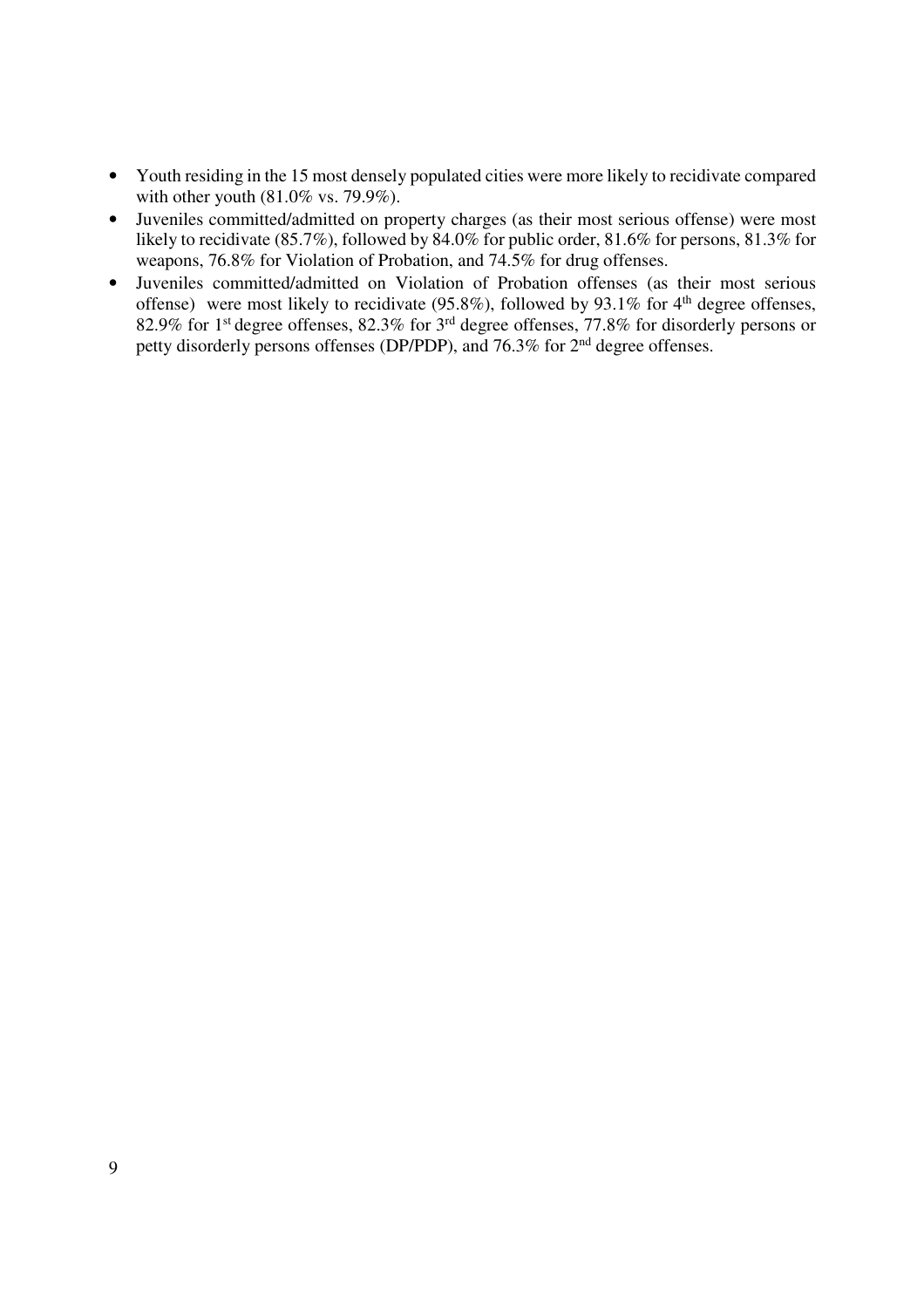#### **INTRODUCTION**

This report is the result of a legislative mandate instituted by P.L. 2009, c.329, (C.30: 4- 91.15). The law enforcement agencies of the New Jersey Department of Corrections (DOC), New Jersey State Parole Board (SPB) and the New Jersey Juvenile Justice Commission (JJC) are tasked by the legislature to compile reports that record and examine annual recidivism rates. This report is the sixth in a series of reports that measures overall recidivism levels, describes adult and juvenile cohort characteristics, and analyzes recidivism factors.

The initial sections of the report provide an introduction and the various agencies' mission statements. Moreover, the report provides an extensive review of the methodology and definitions used in this report as they may significantly differ between agencies. The following sections address recidivism of the total sample, the supervised and unsupervised adults, the adjudicated delinquent juvenile releases, and the characteristics associated with reoffending for the overall sample. Furthermore, the factors associated with recidivism are examined, as are any patterns that have developed. The final section focuses on the conclusions from the collaborating agencies.

In New Jersey, while our incarceration and crime rates have decreased and are trending downward, we attempt to prepare inmates who transition from behinds bars to law abiding citizens and back to their families. Law enforcement agencies such as the DOC, SPB, and JJC continue to prepare inmates for release from prison.

Within the mission statement of each agency, rehabilitation of these offenders who will return to society is paramount. Each of the three agencies in this report promote offender rehabilitation and provide services that will boost a successful transition back to the community for adult and juvenile offenders. The recidivism outcome report is one tool that measures the effectiveness of New Jersey's reentry initiatives and programs. The success of these agencies is illustrated in our recidivism rates, as less juveniles are returning to juvenile facilities and less adult offenders are returning to prison.

Offenders start preparing for rehabilitation and reentry immediately upon intake into our system. Inmates receive a comprehensive plan based upon their assessment scores at intake. The plan includes the in-prison programs and treatment that will be beneficial to an offender once released from prison. Programs and treatment, such as education, vocational classes, anger management, and substance abuse classes, lead inmates to better understand their behavior and provide them with skills to assist them once they reenter the community.

For this report, the recidivism levels of all offenders released in 2012 are analyzed. They are divided into three groupings: unsupervised adult releases (i.e., max outs) from the DOC; adult offenders supervised with the New Jersey State Parole Board; and juveniles released from the New Jersey Juvenile Justice Commission. For the juvenile analysis, recidivism is defined as a new offense that would be a crime if perpetrated by an adult, committed by a previouslyadjudicated youth who has been released from a program or returned to the community. Although the DOC typically defines recidivism in terms of reincarceration only, for the purposes of this report, the analysis is expanded to also include data on rearrest, reconviction,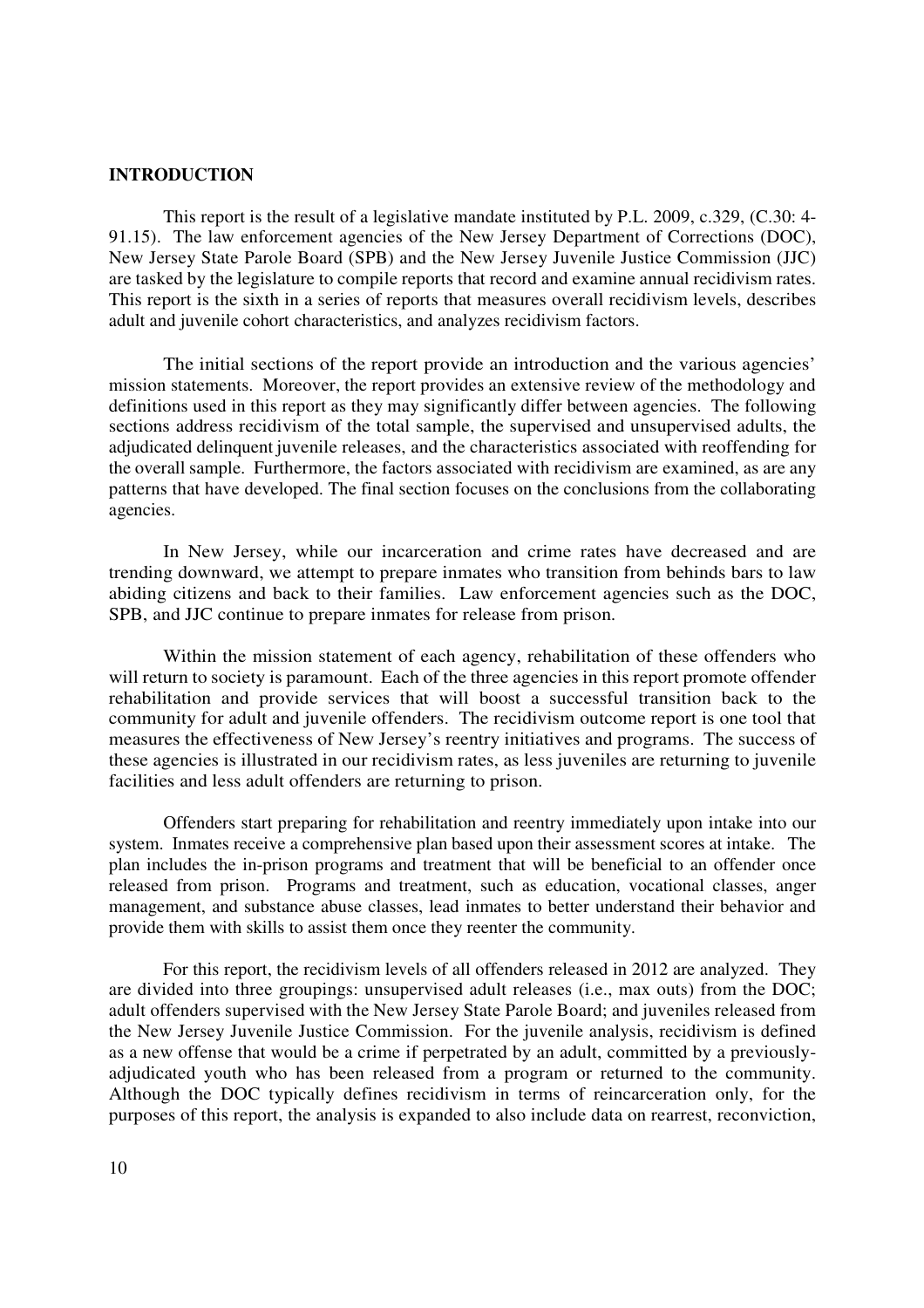or reincarceration for a community supervision violation that occurs during the follow-up period.

## **AGENCY MISSION STATEMENTS**

#### **New Jersey Department of Corrections**

The mission of the New Jersey Department of Corrections is to protect the public by operating safe, secure and humane correctional facilities. The mission is realized through effective supervision, proper classification, appropriate treatment of offenders, and by providing services that promote successful re-entry into society. According to the 2017 budget, the department is responsible for managing nearly \$1 billion and employing approximately 8,000 persons, including more than 5,800 in custody positions, to supervise approximately 21,000 offenders. The NJDOC is responsible for 13 institutions-eight adult male correctional facilities, three youth correctional facilities, one women's correctional institution and a central reception/intake unit. These facilities collectively house inmates in minimum, medium and maximum security levels. In addition, the department contracts with various Residential Community Release Program centers to provide for the transition of minimum security inmates back into the community.

The Department is committed to providing offenders with structured learning experiences, both academic and social, which will enhance their return to the community as productive citizens. The NJDOC's goal is to provide the offender with the experiences and skills necessary to enter the job market. Comprehensive academic education and career technical training are important elements to a successful transition into society and the workforce. The department also offers an array of institutional and community-based program opportunities for offenders, including community labor assistance, library (lending and law) services and substance abuse treatment. Other specialized services include victim awareness, chaplaincy services, transitional services (e.g., Thinking for a Change [T4C], Successful Transition and Reentry Series [STARS], Cage Your Rage [CYR]), Intensive Supervision Program and ombudsman services, which is one of many options available to offenders to seek redress for problems and complaints.

 Additionally, the NJDOC, acting in conjunction with the New Jersey State Parole Board, provides a continuum of treatment services for offenders as they complete their sentences. Public safety is enhanced through the development, coordination, administration and delivery of these institutional and community-based programs and services.

#### **New Jersey State Parole Board**

The New Jersey Parole Act of 1979 places with the New Jersey State Parole Board the authority and responsibility of deciding which inmates of the State's and of the counties' correctional institutions shall be granted release on parole and what the conditions of that release will be. Since 2001, the Board has been charged with the responsibility of overseeing all of the functions, powers and duties of the State's 384 sworn parole officers who supervise and monitor parolees. The Parole Act of 1979 created presumptive parole, meaning that, when an inmate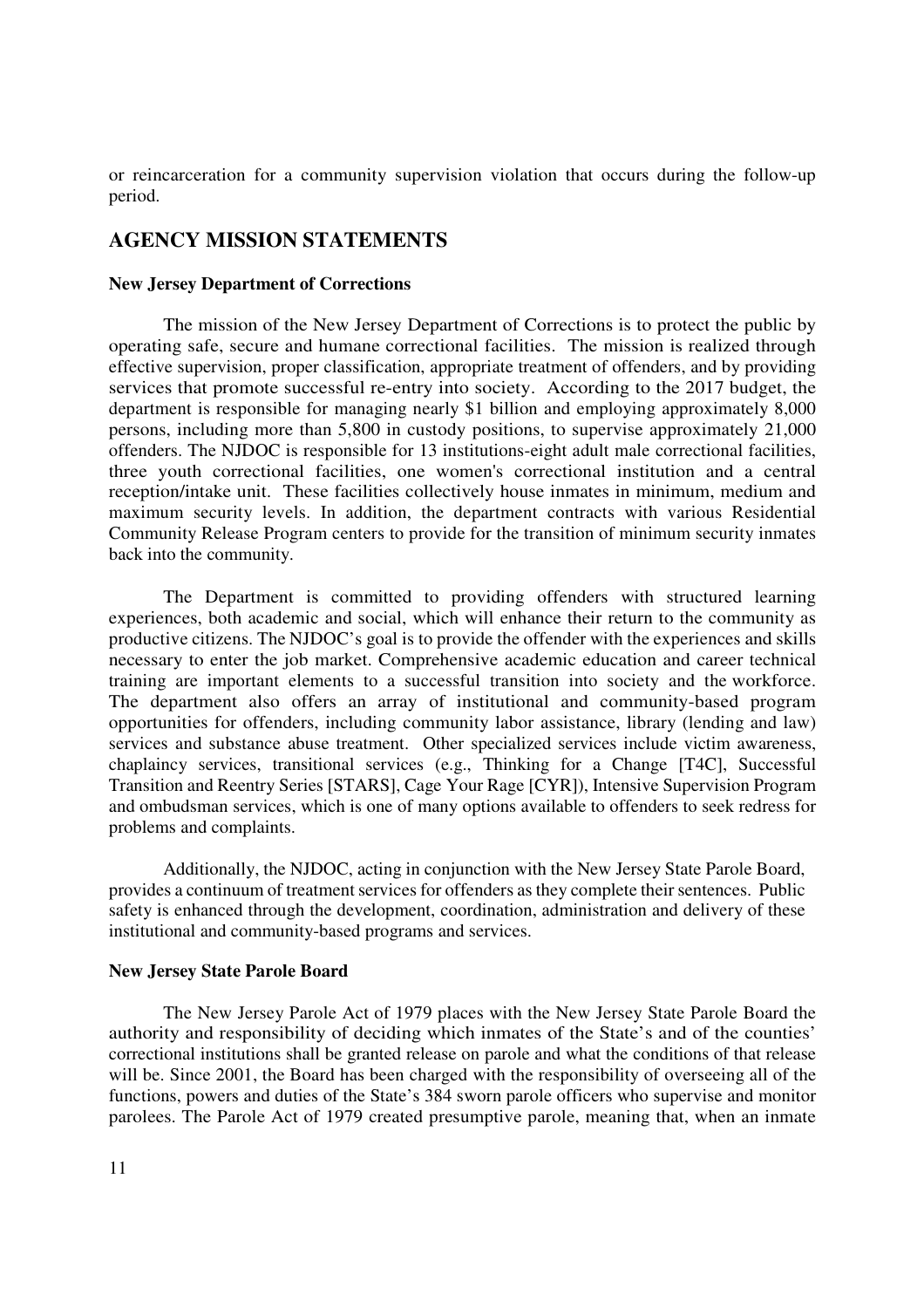appears before a Board Panel, the assumption, before anything is said or reviewed, is that the inmate has a legitimate expectation of release on his or her parole eligibility date. It is therefore important that the Board make appropriate release decisions based on all relevant information. To assist Board members in this important task, the Board obtains a comprehensive pre-parole package that includes a current psychological evaluation of the inmate as well as a risk and needs assessment tool (the LSI-R) to determine what degree of supervision and what program placement may be appropriate if release is authorized.

The statute provides, as to offenses committed on or after August 19, 1997, that an adult inmate shall be paroled unless he or she has failed to cooperate in his or her own rehabilitation or there is a reasonable expectation that the inmate will violate conditions of parole. This statutory standard implements an important objective of parole---namely, to encourage an inmate to avoid institutional disciplinary infractions and to participate in institutional programs while incarcerated. Once an offender is granted parole release, the Board then has the continuing responsibility of ascertaining and monitoring compliance with the conditions of supervision that have been established by the Board. If the parolee does not comply with the conditions of supervision, the Board has the lawful authority to issue a warrant for the arrest of that parolee. Following an administrative hearing, a Board Panel may either "revoke" the grant of parole and return the parolee to prison, or modify the offender's parole conditions.

The Board is committed to a mission of promoting public safety and fostering rehabilitation of offenders by implementing policies that result in effective parole case management. The Board seeks to accomplish this through the administration of an innovative parole system. The parole system in New Jersey addresses the needs of the community, victims and offenders through responsible decision-making and supervision processes. The implementation of this system results in effective parole case management and serves to attain the important goals of the Board, to increase public safety and decrease recidivism while promoting successful offender reintegration.

#### **New Jersey Juvenile Justice Commission**

The New Jersey Juvenile Justice Commission (JJC) is the state agency responsible for providing juvenile rehabilitation and parole services. Established in 1995 by statue, the JJC serves to coordinate services, planning, and policies affecting delinquent youth throughout the State. From prevention to parole, the JJC is a partner in the entire juvenile justice system, redirecting the lives of young people.

 As a partner with communities, the JJC works to identify and address specific issues that face at-risk youth. The JJC awards millions of dollars in state, federal, and private funding each year to communities allowing them to implement programs and services that help at-risk and courtinvolved youth grow into successful adults. Many youth receive the necessary interventions and rehabilitative assistance in their communities and never enter a JJC facility or program.

 For those who require further contact with the juvenile justice system, a comprehensive classification process, which involves in-depth evaluations and assessments, determines each resident's placement in the JJC's continuum of secure-care facilities, residential community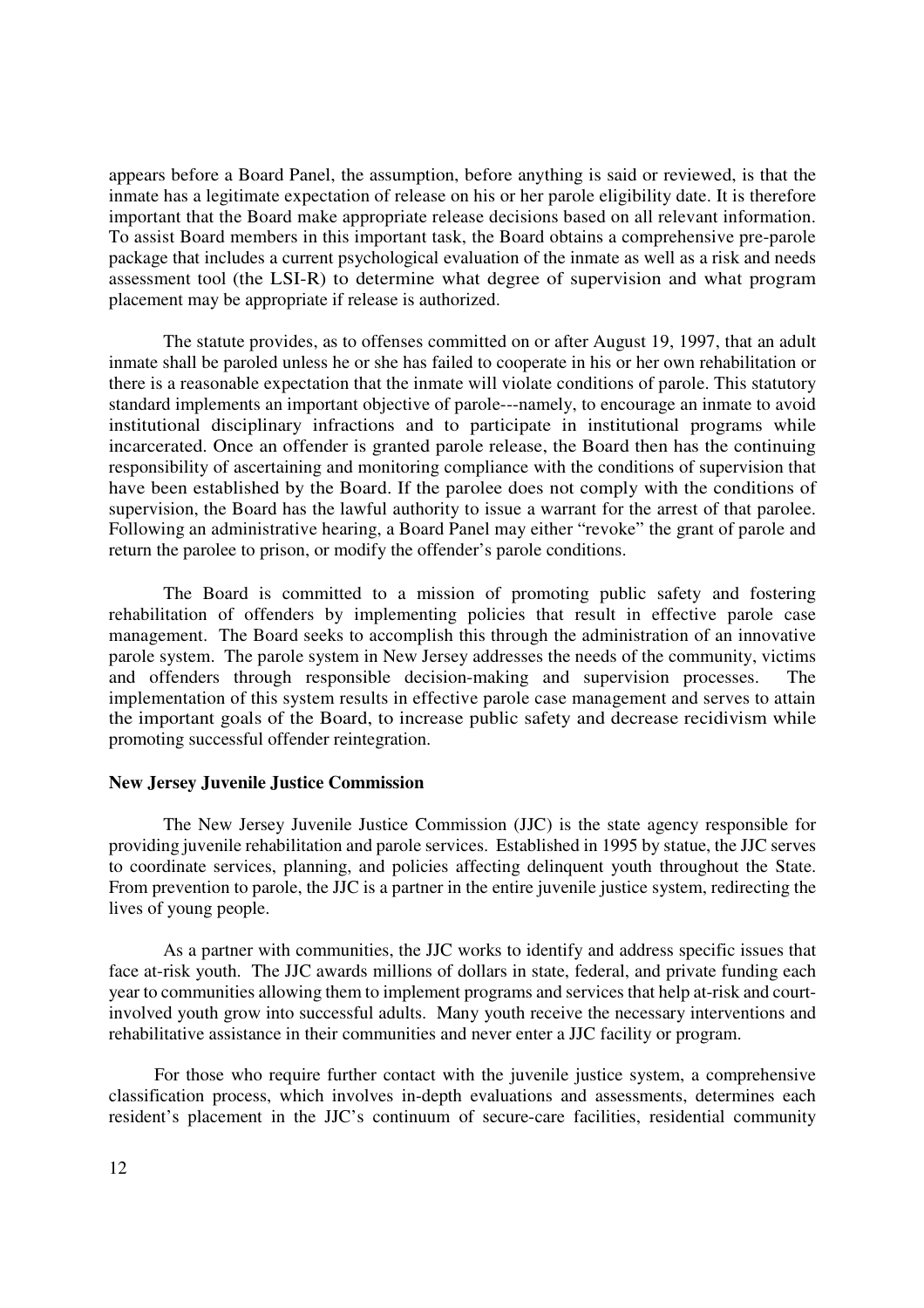homes, transitional programs and day programs. These tools also direct the rehabilitative services each young person receives. Medical needs, education level, mental health diagnosis, substance abuse involvement, suicide risk level, and gang affiliation are also examined and used to guide services. Routine assessments measure progress and direct adjustments to each resident's placement and programming.

 The JJC also oversees juvenile parole and reentry services striving to help youth stay on track after they return home. Each juvenile leaves the JJC with a structured reentry plan that includes a monitoring schedule, required services, and goals. JJC Parole Officers document each parolee's success with these plans and help each youth reconnect with their community through education, work, and mentoring.

 The JJC has additional significant responsibilities which include: partnering with counties in implementing juvenile justice reforms designed to improve outcomes for young people and communities; coordinating through County Youth Services Commissions the planning and expansion of local services and interventions; establishing standards for county detention facilities and monitoring compliance; overseeing the implementation of education programs in county detention facilities; and, in partnership with the Governor's Juvenile Justice & Delinquency Prevention (JJDP) Committee, monitoring compliance with the core requirements of the federal JJDP Act.

### **METHODOLOGY**

This report examines subsequent criminal activity of adult offenders released from the completion of a maximum sentence with the DOC (n=4,337) or released to supervision by the SPB or the Administrative Office of the Courts (AOC) Intensive Supervision Program (n=5,597) in 2012; this resulted in the review of criminal activity for a total sample of 9,934 adults. This study also examines the release of juveniles (n=500) from the Juvenile Justice Commission in 2012. The subjects were placed into one of the following three categories: the unsupervised cohort (DOC), the supervised cohort (SPB) and the juvenile cohort (JJC).

The adults who are excluded from this study are offenders who were arrested outside of New Jersey, offenders without a State Bureau of Identification (SBI) number, offenders who were deceased, and offenders who were released to other agencies (e.g., released to a law enforcement agency in another state, released to a federal law enforcement agency).

The NJDOC provides data on all three levels of criminal activity (i.e., rearrest, reconviction, reincarceration), as well as violations of community supervision:

- 1. Rearrest: Defined as a rearrest on felony charges within the three-year follow-up (i.e., 1095 days) regardless of outcome. This count includes violations for releases placed on parole or other forms of supervision {e.g., Intensive Supervision Program). The rearrest date is tracked for a review of time to failure.
- 2. Reconviction: Defined as a felony reconviction within the three-year follow-up (i.e., 1095 days). This count is collected regardless of whether or not the offender went on to be readmitted to the DOC.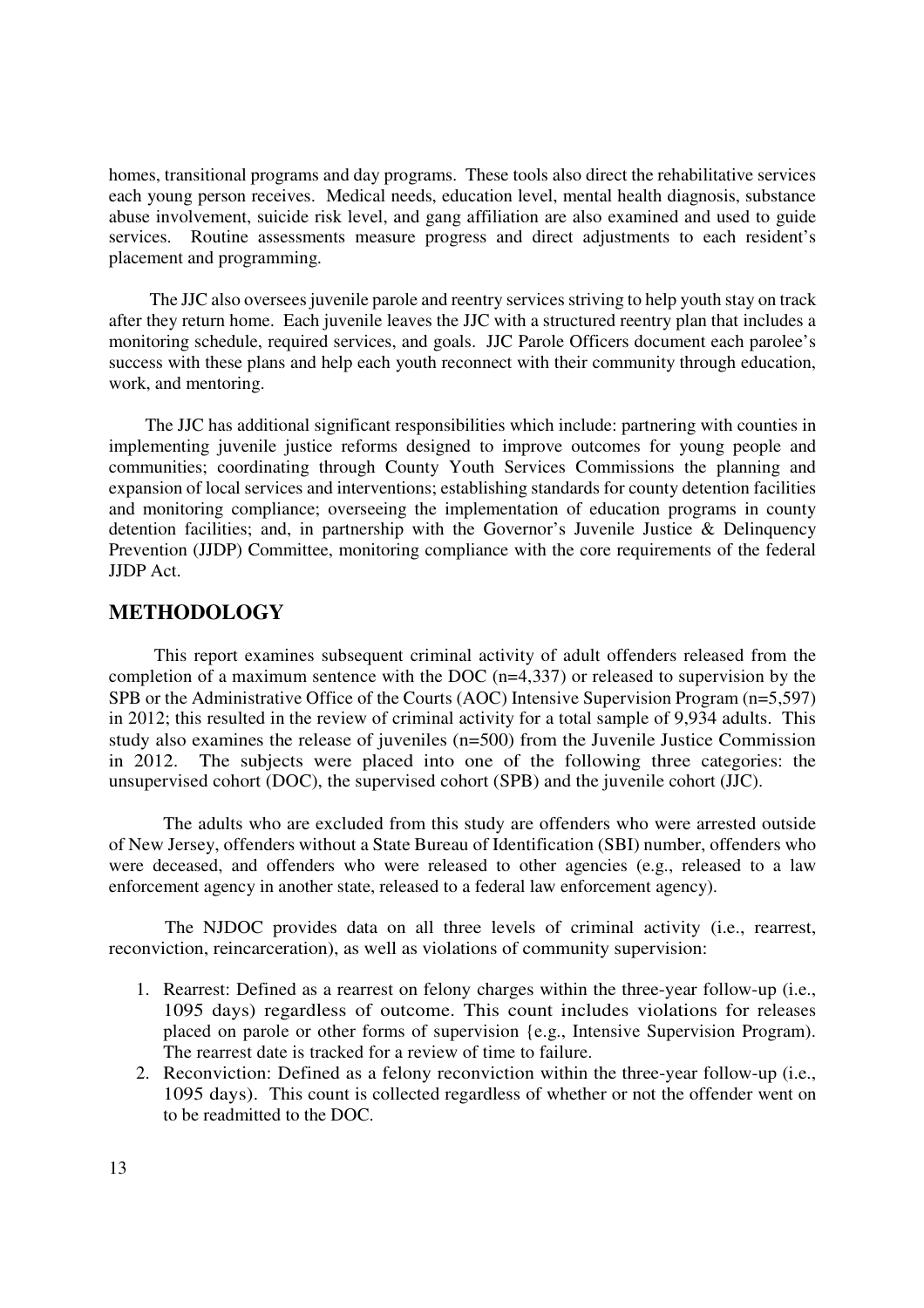- 3. Reincarceration: Defined as a DOC readmission for a felony conviction within the threeyear follow-up period. This count also includes inmates released to community supervision who are reincarcerated for a new offense only.
- 4. Reincarceration for a community supervision violation: Defined as a DOC readmission for a community supervised offender who returns to a DOC facility within the three-year follow-up for a violation of supervision (e.g., dirty urine, curfew infraction). A community supervised offender with both a supervision violation and an arrest for a new crime is classified under the "rearrest" category only.

The categorizations of the index incarceration offense were separated consistent with the federal government's crime types, including weapons offenses, drug offenses, property offenses, violent offenses, community supervision violations, and "other" offenses. category of community supervision violation is included to capture offenders who returned to prison on either a technical parole violation or a violation of another form of supervision (e.g., Intensive Supervision Program, supervision under Megan's Law). The category of "other" crimes includes offenses that do not fit into the other typologies, such as crimes against the courts (e.g., contempt, failure to appear) and traffic offenses.

Additional variables are included in an effort to determine whether an association with recidivism exists. These variables include but are not limited to release type, release age, time served on sentence, original index incarceration offense, gender, race/ethnicity, marital status, whether the offender completed a halfway house, disciplinary allegations while incarcerated, education level, and prior criminal history.<sup>1</sup> The SBI number was used to electronically retrieve arrest, conviction and incarceration information for criminal events that occurred within New Jersey both prior and subsequent to their 2012 release. This has allowed researchers to track the number of rearrests, reconvictions, and reincarcerations over the three-year follow-up.

For the JJC analysis, the measures and definitions of recidivism were consistent with the work of the National Council of Juvenile Correctional Administrators (CJCA). Recidivism was defined as "a new offense that would be a crime if perpetrated by an adult, committed by a previously-adjudicated youth who has been released from a program or returned to the community." Measurement of recidivism refers to the type(s) of data used to identify an individual as a recidivist or non-recidivist. While there are various ways that recidivism can be measured, the present study focused on three measures. The three primary measures of recidivism considered in the study address three distinct questions.

- 1. Do youth have a subsequent delinquency court filing or adult arrest for a new offense?
- 2. Do youth have a subsequent adjudication or conviction for a new offense?
- 3. Do youth experience a subsequent commitment to the JJC or to the New Jersey Department of Corrections for a new offense?

The three measures, therefore, are identified as:

1. New court filing/arrest (regardless of whether it results in an adjudication of delinquency, or conviction as an adult)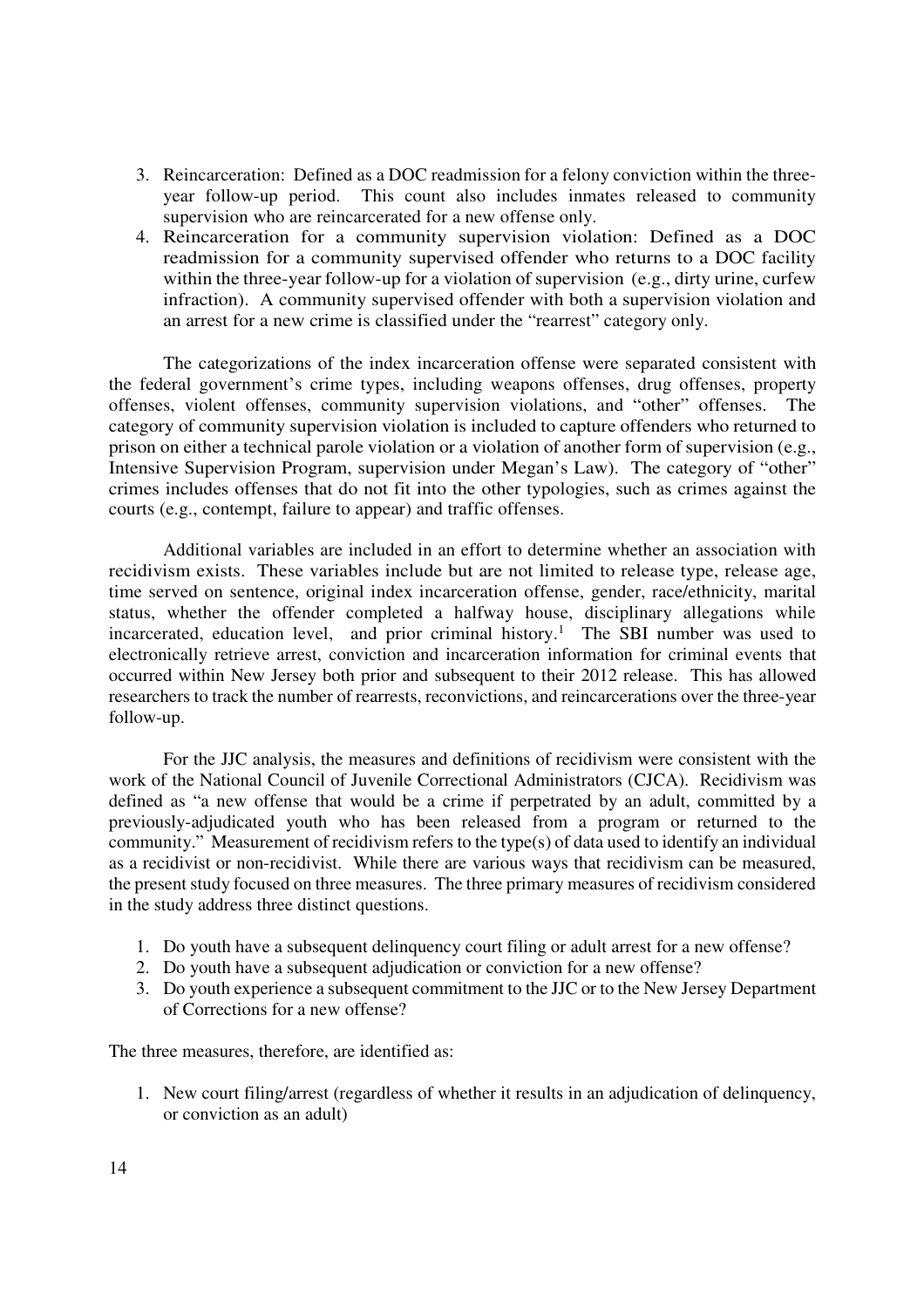- 2. New adjudication/conviction
- 3. New commitment to the JJC or NJDOC

The date recorded for the recidivism event was the available date most closely representing when the juvenile committed (or allegedly committed) the new offense. The study used this offense date to determine whether a given recidivism event occurred within three, six, 12, 24, or 36 months. The JJC's Information Technology Unit provided a database, based on its Juvenile Information Management System (JIMS), containing youths' names and relevant information to identify youth released from JJC custody during 2012. For each of the releases initially identified, an additional search was conducted with the assistance of the Administrative Office of the Courts (AOC) and the Department of Law & Public Safety's (DL&PS) Division of Criminal Justice. The AOC (Family Division Statistics) provided recidivism-related data from its Family Automated Case Tracking System database, while the DL&PS, Division of Criminal Justice provided recidivism-related data from the State Police Criminal Case History database.

Note that the average age at release for youth in the study was 18.1. As a result, and as suggested by the three questions noted above, the study reviewed both juvenile and adult records for youth in the study in order to assess recidivism.

#### **RESULTS**

#### **New Jersey Department of Corrections**

During calendar year 2012, 9,934 inmates were released from DOC custody. Of the final sample, 5,597 offenders (56.3%) were released as supervised (e.g., under parole, probation, or Intensive Supervision Program supervision) and 4,337 inmates (43.7%) were released as unsupervised (i.e., max-outs). As can be seen in Table 1, of the total sample, 93.5% of inmates were male and 6.5% were female. The racial/ethnic characteristics of the full sample detail that the majority of released inmates were black (57.5%), followed by white (27.1%) and Hispanic (14.7%). An overwhelming majority of inmates self-reported their marital status as "single" (83.4%). More than 50% of inmates were high school graduates or had a High School Equivalency (HSE) degree (58.7%). The average number of arrests on record for inmates, non-inclusive of the offense for which they were released in 2012, was  $7.6$ ; the prior number of arrests on record ranged from 0 to 76. The average number of convictions on record for inmates, non-inclusive of the offense for which they were released in 2012, was lower than arrests at 4.5,<sup>3</sup> and prior convictions ranged from 0 to 55.

Incarceration history was also explored in this report. The average number of prior DOC admissions on record, again non-inclusive of the offense for which they were released in 2012, was 1.2,<sup>4</sup> and the prior number of DOC incarcerations ranged from 0 to 9. Additionally, 45.3% of the total sample did not have a prior correctional history, but the remaining 54.7% had a minimum of one additional State incarceration. A closer examination reveals that approximately 58% of the unsupervised sample had no prior DOC incarceration, compared with 28.5% of the supervised sample; this difference represented a statistically significant difference.<sup>5</sup> The index incarceration offense can be deemed the most serious offense for which the inmate was currently serving time. In this cohort, a drug offense was the largest category of offense for which an inmate was incarcerated in a DOC facility, totaling 27.1%, followed by violent offenses (23%). The average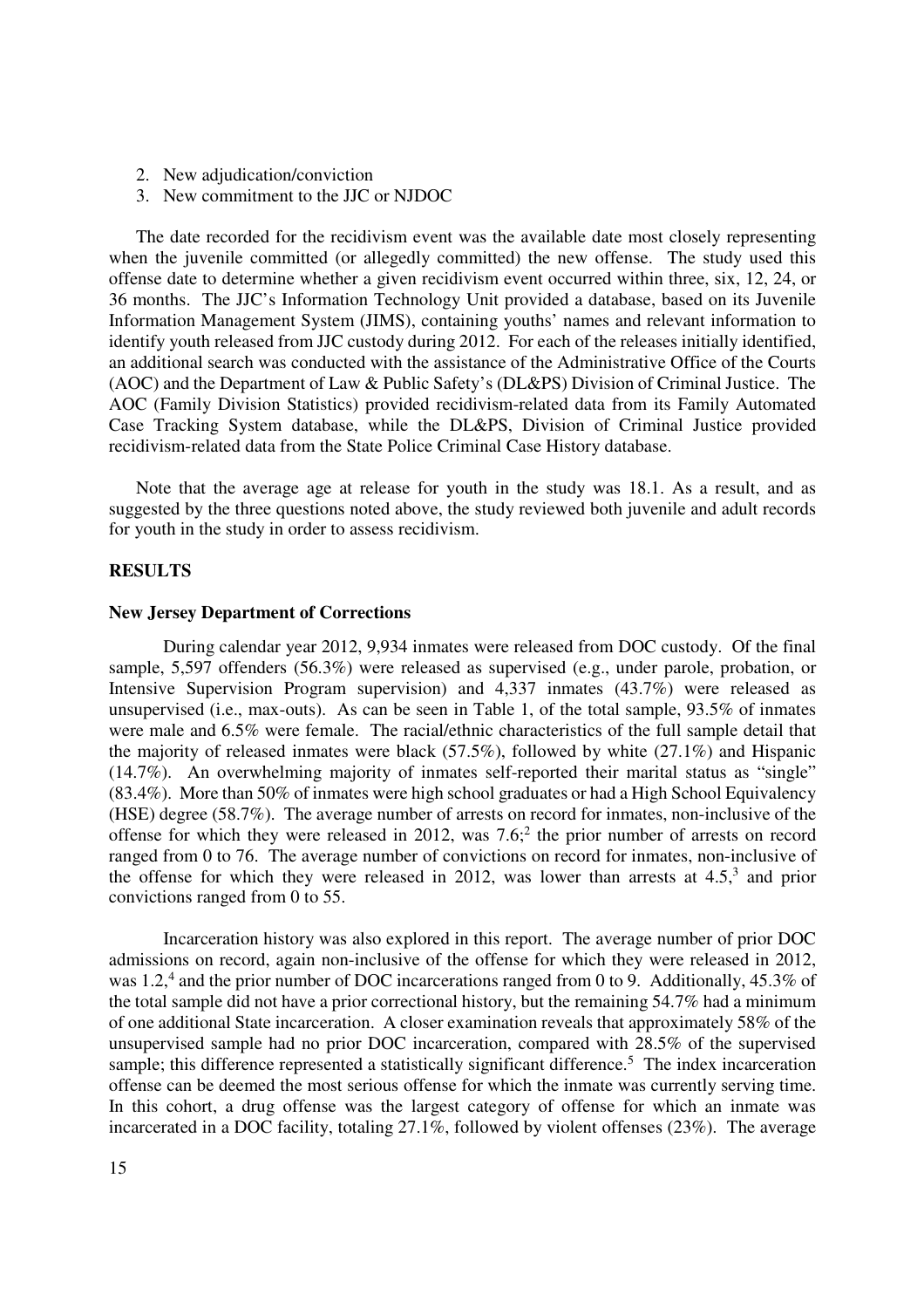age of release for inmates was  $34.9$  years of age,<sup>6</sup> and unsupervised inmates tended to be approximately two years older than supervised inmates at release.<sup>7</sup> The average amount of time served for the entire sample was 804 days; unsupervised inmates served significantly less time than supervised inmates.<sup>8</sup> Finally,  $31.8\%$  of the 2012 release cohort attended a halfway house prior to release from prison. Specifically, nearly 34% of supervised releases attended a halfway house while 30% of unsupervised releases attended a halfway house.<sup>9</sup> Of those inmates who were admitted to a halfway house, 70.9% successfully completed; specifically, 78.5% of supervised offenders completed and 59.4% of unsupervised offenders completed.<sup>10</sup>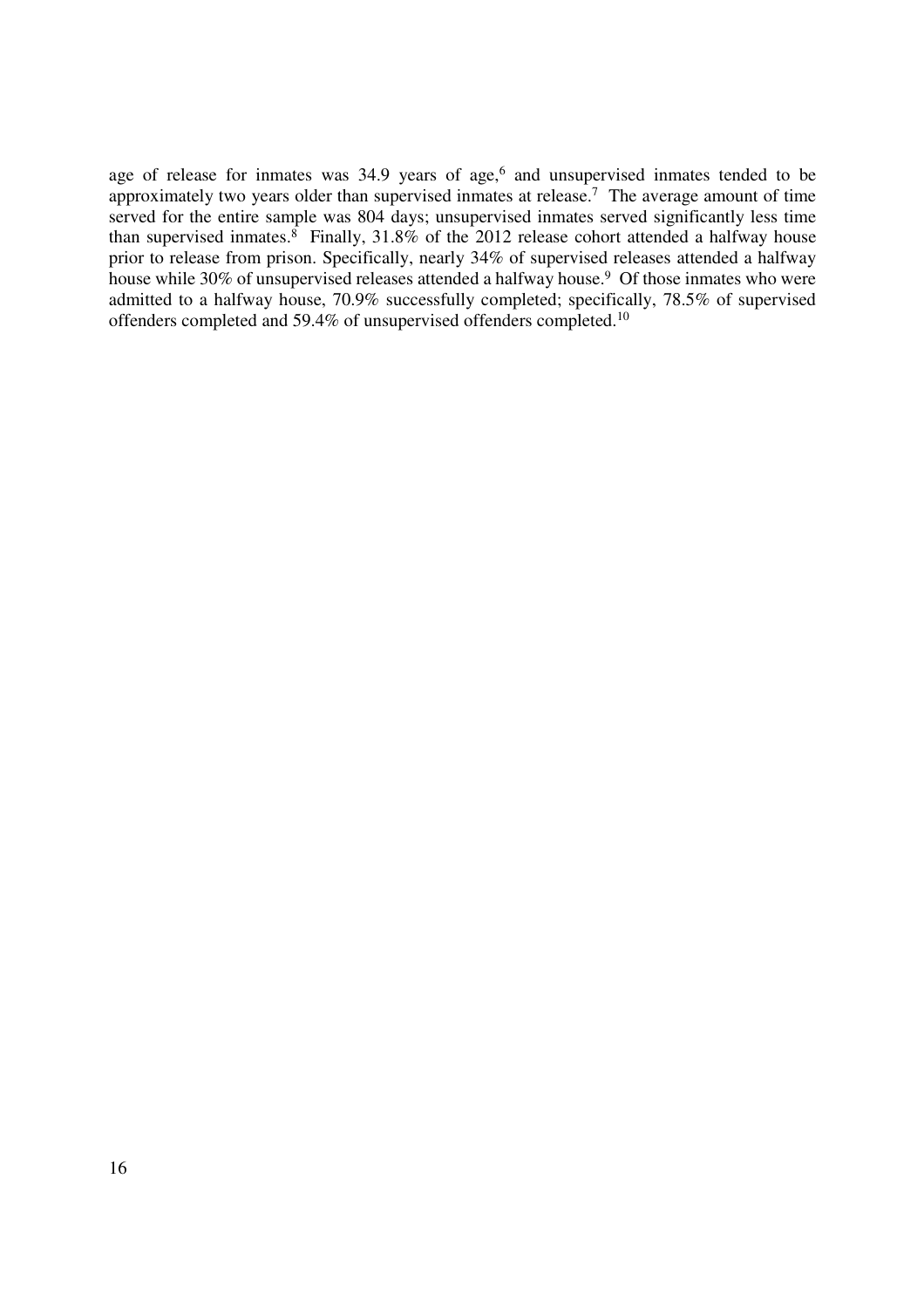| <b>Variable</b>                        | <b>Supervised Counts (%)</b><br>$n=5597$ | <b>Unsupervised Counts (%)</b><br>$n=4337$ | Total Counts (%)<br>$N = 9934$ |
|----------------------------------------|------------------------------------------|--------------------------------------------|--------------------------------|
| Gender***                              |                                          |                                            |                                |
| Male                                   | 5171 (92.4)                              | 4116 (94.9)                                | 9287 (93.5)                    |
| Female                                 | 426(7.6)                                 | 221(5.1)                                   | 647(6.5)                       |
| Race/Ethnicity***                      |                                          |                                            |                                |
| White                                  | 1606(28.8)                               | 1075(24.9)                                 | 2681(27.1)                     |
| <b>Black</b>                           | 3052 (54.2)                              | 2668 (61.8)                                | 5693 (57.5)                    |
| Hispanic                               | 898(16.1)                                | 557 (12.9)                                 | 1455 (14.7)                    |
| Other                                  | 54(1.0)                                  | 19(0.4)                                    | 73(0.7)                        |
| <b>Marital Status**</b>                |                                          |                                            |                                |
| Single                                 | 3694(82.3)                               | 3121(84.7)                                 | 6815(83.4)                     |
| Married                                | 401(8.9)                                 | 234(6.3)                                   | 635(7.8)                       |
| Divorced                               | 236(5.3)                                 | 184(5.0)                                   | 420(5.1)                       |
| Separated                              | 133(3.0)                                 | 122(3.3)                                   | 255(3.1)                       |
| Widowed                                | 25(0.6)                                  | 25(0.7)                                    | 50(0.6)                        |
| <b>Education Level*</b>                |                                          |                                            |                                |
| Some schooling, not a HS graduate      | 1498 (28.8)                              | 1255 (32.0)                                | 2753 (30.2)                    |
| HS graduate/HSE                        | 3095(59.5)                               | 2260(57.7)                                 | 5355(58.7)                     |
| Some college, not a graduate           | 427(8.2)                                 | 307(7.8)                                   | 734(8.0)                       |
| Associate's Degree                     | 61(1.2)                                  | 33(0.8)                                    | 94(1.0)                        |
| Bachelor's Degree                      | 65(1.3)                                  | 40(1.0)                                    | 105(1.2)                       |
| Post-graduate                          | 19(0.4)                                  | 9(0.2)                                     | 28(0.3)                        |
| Certificate                            | 34(0.7)                                  | 16(0.4)                                    | 50(0.5)                        |
| Mean Prior Arrests (sd)***             | 6.5(6.6)                                 | 9.1(8.2)                                   | 7.6(7.4)                       |
| <b>Mean Prior Convictions (sd)***</b>  | 3.7(4.0)                                 | 5.4(5.3)                                   | 4.5(4.7)                       |
| Mean Prior DOC admissions (sd)***      | 0.9(1.3)                                 | 1.7(1.6)                                   | 1.2(1.5)                       |
| <b>Prior DOC History***</b>            |                                          |                                            |                                |
| No prior admissions                    | 1238(28.5)                               | 3266(58.4)                                 | 4504 (45.3)                    |
| 1 prior admission                      | 1123(25.9)                               | 971(17.3)                                  | 2094(21.1)                     |
| 2 prior admissions                     | 792(18.3)                                | 674(12.0)                                  | 1466 (14.8)                    |
| 3 prior admissions                     | 552(12.7)                                | 377(6.7)                                   | 929(9.4)                       |
| 4+ prior admissions                    | 632(14.6)                                | 309(5.5)                                   | 941(9.5)                       |
| <b>Index Incarceration Offense ***</b> |                                          |                                            |                                |
| Violent                                | 1629(29.1)                               | 650 (15.0)                                 | 2279 (23.0)                    |
| Weapons                                | $\overline{361}(6.5)$                    | 466(10.8)                                  | 827(8.3)                       |
| Property                               | $\overline{959}$ (17.2)                  | 673(15.6)                                  | 1632(16.5)                     |
| <b>Drugs</b>                           | 1834 (32.8)                              | 855 (19.8)                                 | 2689 (27.1)                    |
| <b>Community Supervision Violation</b> | 459(8.2)                                 | 1477(34.2)                                 | 1936(19.5)                     |
| Other                                  | 347(6.2)                                 | 204(4.7)                                   | 551 (5.6)                      |
| Mean Release Age (sd)***               | 34.1 (10.2)                              | 36.0(10.3)                                 | 34.9 (10.3)                    |
| Mean Time Served - Days (sd)**         | 824.2 (960.9)                            | 777.9 (1032.9)                             | 804 (993.2)                    |
| <b>Attended Halfway House***</b>       | 1882 (33.6)                              | 1275 (29.5)                                | 3157(31.8)                     |
| Completed Halfway House***             | 1479 (78.5)                              | 758 (59.4)                                 | 2237 (70.9)                    |

#### **Table 1. 2012 Release Cohort Characteristics**

*Notes: \* p<.05; \*\*p<.01; \*\*\*p<.001* 

Percentages may not sum to 100 due to missing information.

Column counts may not sum to supervised and unsupervised totals due to missing information.

HSE is the abbreviation of High School Equivalency.

The completed halfway house variable only includes those offenders who attended a halfway house.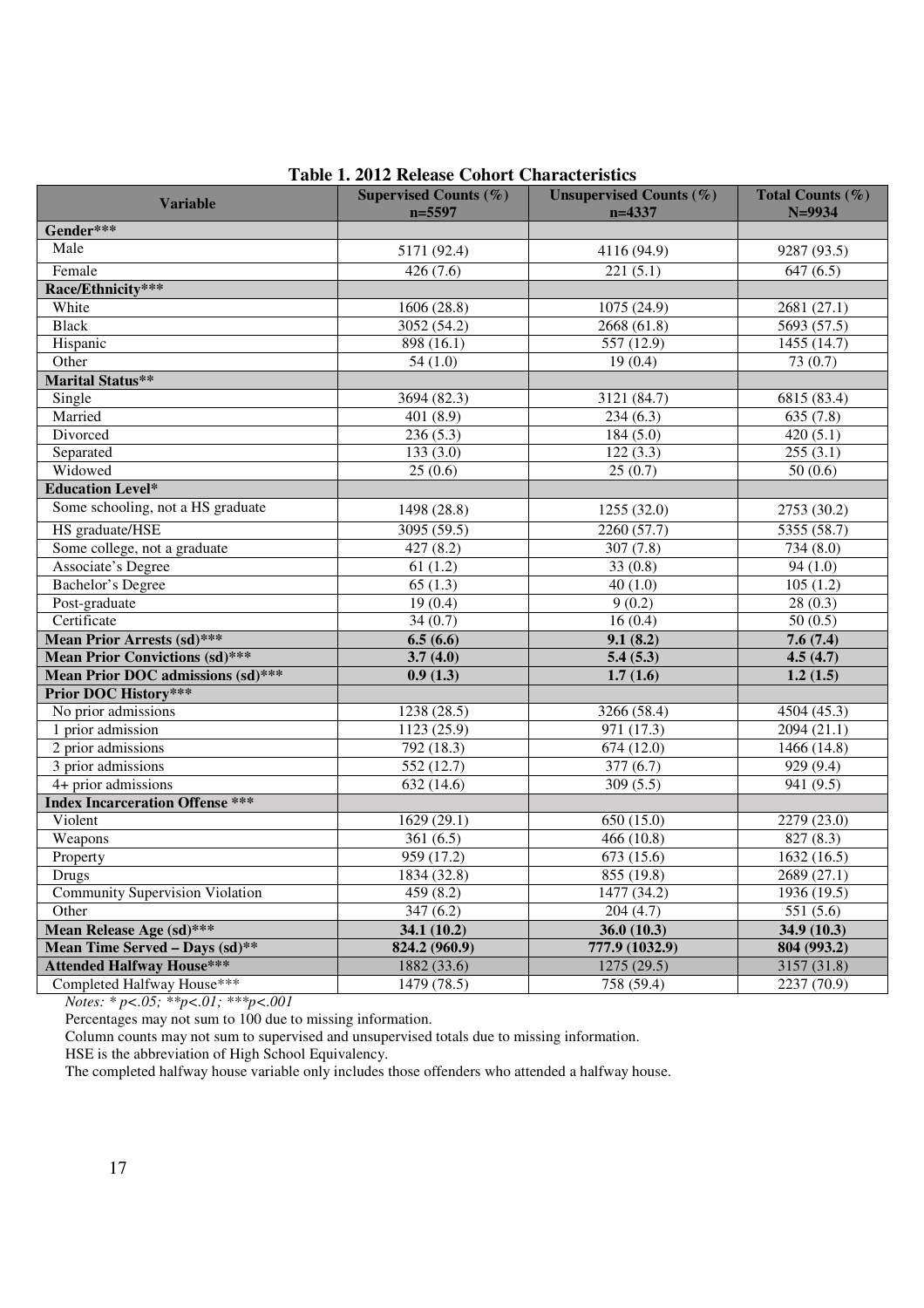| <b>Variable</b>              | Supervised Counts $(\% )$ | Unsupervised Counts $(\% )$ | Total Counts $(\% )$ |
|------------------------------|---------------------------|-----------------------------|----------------------|
|                              | $n = 5597$                | $n=4337$                    | $N = 9934$           |
| Rearrest***                  |                           |                             |                      |
| Yes                          | 2607 (46.6)               | 2692(62.1)                  | 5299 (53.3)          |
| N <sub>o</sub>               | 2990 (53.4)               | 1645 (37.9)                 | 4635 (46.7)          |
| <b>Reconviction ***</b>      |                           |                             |                      |
| Yes                          | 1801 (32.2)               | 2181 (50.3)                 | 3982 (40.1)          |
| N <sub>o</sub>               | 3796 (67.8)               | 2156 (49.7)                 | 5952 (59.9)          |
| <b>Reincarceration***</b>    |                           |                             |                      |
| Yes                          | 2199 (39.3)               | 915(21.1)                   | 3114 (31.3)          |
| N <sub>o</sub>               | 3398 (60.7)               | 3422 (78.9)                 | 6820 (68.7)          |
| Time to Rearrest***          |                           |                             |                      |
| 6 months                     | 574(22.0)                 | 1008 (37.4)                 | 1582 (29.9)          |
| 12 months                    | 593 (22.7)                | 718 (26.7)                  | 1311 (24.7)          |
| 18 months                    | 420(16.1)                 | 389 (14.5)                  | 809 (15.3)           |
| 24 months                    | 416(16.0)                 | 254(9.4)                    | 670 (12.6)           |
| 30 months                    | 328 (12.6)                | 182(6.8)                    | 510 (9.6)            |
| 36 months                    | 276 (10.6)                | 141(5.2)                    | 417 (7.9)            |
| <b>Mean Time to Rearrest</b> |                           |                             |                      |
| -- Days $(sd)$ ***           | 462.1 (298.7)             | 332.0 (270.8)               | 396.2 (292.2)        |
| <b>Mean Time to Parole</b>   |                           |                             |                      |
| Violation - Days (sd)        | 294.7 (262.6)             |                             |                      |

| Table 2. 2012 Release Cohort Recidivism |  |
|-----------------------------------------|--|
|-----------------------------------------|--|

*Note:* \*\*\**p*<.001

As displayed in Table 2, 53.3% of the overall sample was rearrested, 40.1% was reconvicted and 31.3% was reincarcerated in a DOC facility. Of the 5,597 supervised releases, 2,607 (46.6%) were rearrested and 2,990 (53.4%) were not; of the 4,337 unsupervised releases, 2,692 (62.1%) were rearrested and 1,645 (37.9%) were not. This pattern is repeated for reconvictions, as 50.3% of the unsupervised releases were reconvicted compared with 32.2% of the supervised offenders. Conversely, 39.3% of the supervised releases were returned to prison, while 21.1% of the unsupervised releases returned to prison. All of these differences meet statistical significance,<sup>11</sup> in that more of the unsupervised offenders at release were rearrested and reconvicted and more supervised offenders at release were returned to prison. It should be noted that these differences may be attributable to differences in supervision levels. The results of comparative analyses between supervised and unsupervised offenders may be misinterpreted because supervised offenders are subject to greater scrutiny than unsupervised offenders, and thus may be returned to prison with greater frequency due to technical violations or other reasons that would not occur among an unsupervised population.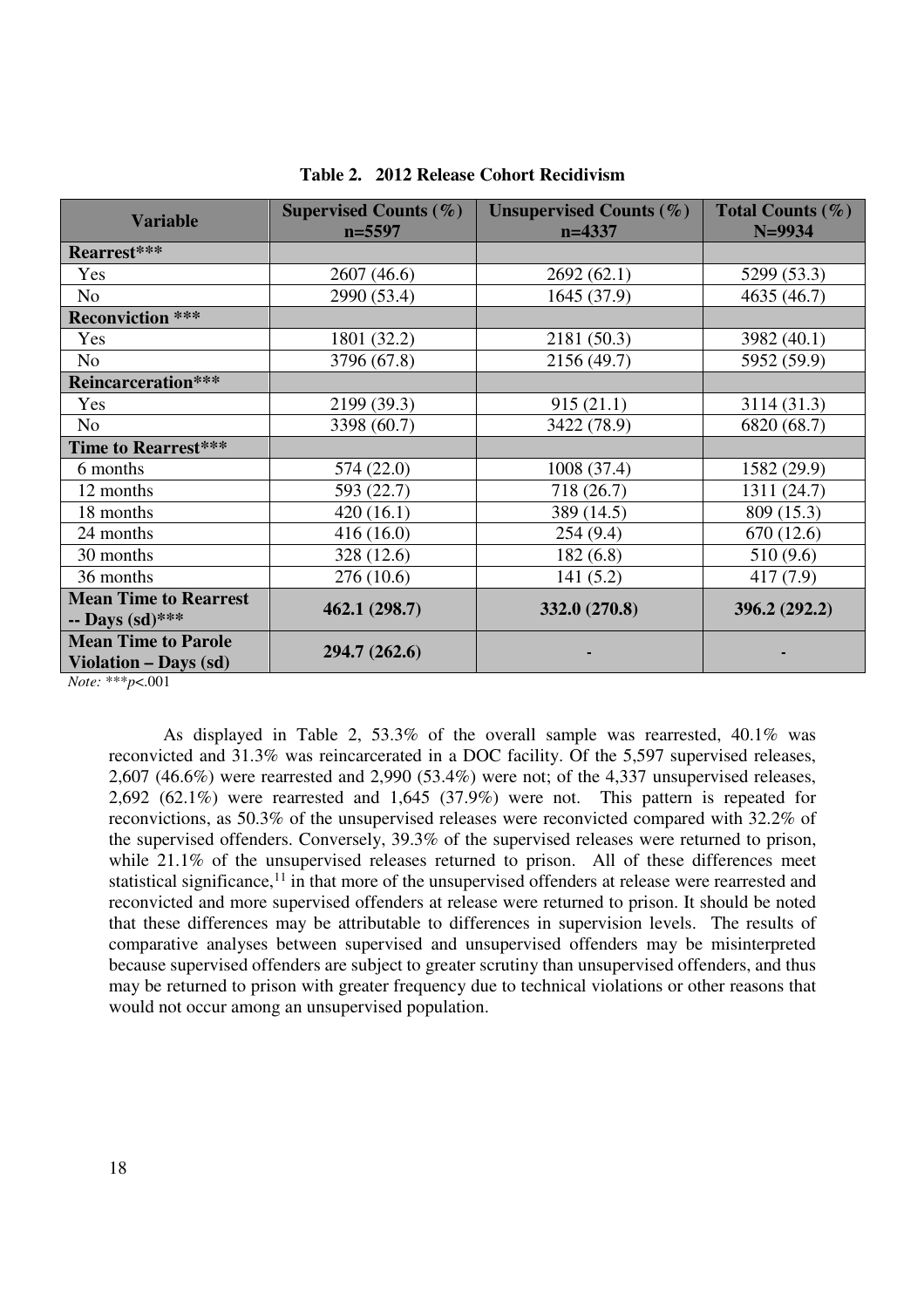

**Figure 1. Cumulative Rearrest Percentages by Monthly Interval** 

Examining the rearrested groups (Figure 1 and Table 2) further reveals that 1,008 (37.4%) of the unsupervised group were rearrested within the first six months, and 1,726 (64.1%) were rearrested within 12-months post-2012 release. In contrast, at 6-months post-2012 release, 574 (22.0%) of the supervised sample was rearrested, and within 12-months post-2012 release, 1,167  $(44.7%)$  were rearrested. These differences were statistically significant,<sup>12</sup> as proportionally more of the unsupervised sample was rearrested within the first year, particularly the first six months post-release. As demonstrated in Table 2, releases, on average, were rearrested 396.2 days<sup>13</sup> after release; supervised releases were rearrested later than unsupervised releases  $(462.1 \text{ days}^{14} \text{ vs.})$ 332.0 days<sup>15</sup>), and this represented a statistically significant difference. As illustrated in Appendix A, supervised and unsupervised releases have divergent paths after prison. The average length of time in the community for supervised inmates with a technical parole violation on record postrelease was 294.7 days.<sup>16</sup>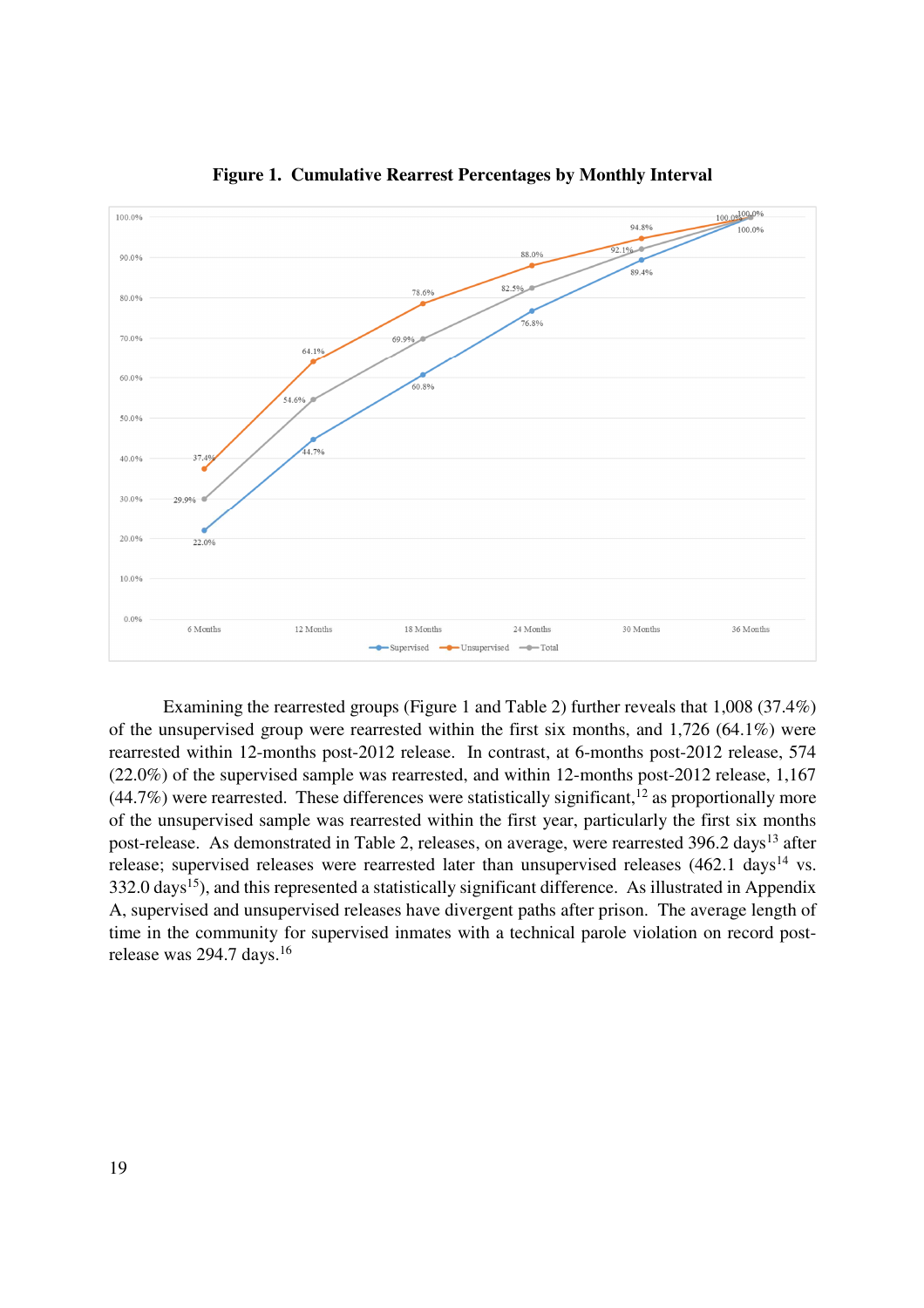| <b>Release Year</b> | <b>Rearrest</b> | -<br><b>Reconviction</b> | Reincarceration |
|---------------------|-----------------|--------------------------|-----------------|
| 2007                | 57%             | 45%                      | 37%             |
| 2008                | 54%             | 42%                      | 35%             |
| 2009                | 53%             | 39%                      | 32%             |
| 2010                | 53%             | 42%                      | 32%             |
| 2011                | 53%             | 40%                      | 31%             |
| 2012                | 53%             | 40%                      | 31%             |

**Table 3. Six-year Comparison of Recidivism Percentages** 

Table 3 displays the recidivism percentages for rearrest, reconviction, and reincarceration for the 2012 release cohort, as well as the recidivism percentages for the previous five release cohorts. The 2012 release cohort experienced no change in the rates of rearrest, reconviction or reincarceration from the prior 2011 cohort.

**Figure 2. Index Incarceration Offense for 2012 Release Cohort** 



Graphically displayed in Figure 2 above is the overall sample's index incarceration offense on record; that is, the offense for which they were serving time and were released for in 2012. Based on the New Jersey Criminal Code, offenses were independently identified as belonging to one of six categories including violent, weapons, property, drug, and other offenses. The "other" category is a general category for offenses not captured by the other four main crime types and may include administrative offenses and public order offenses, among others. Offenders who returned to prison for a community supervision violation (i.e., technical parole violation, Megan's Law supervision violation, Intensive Supervision Program violation) are also captured here. The chart above indicates that 27% of the 2012 released sample's index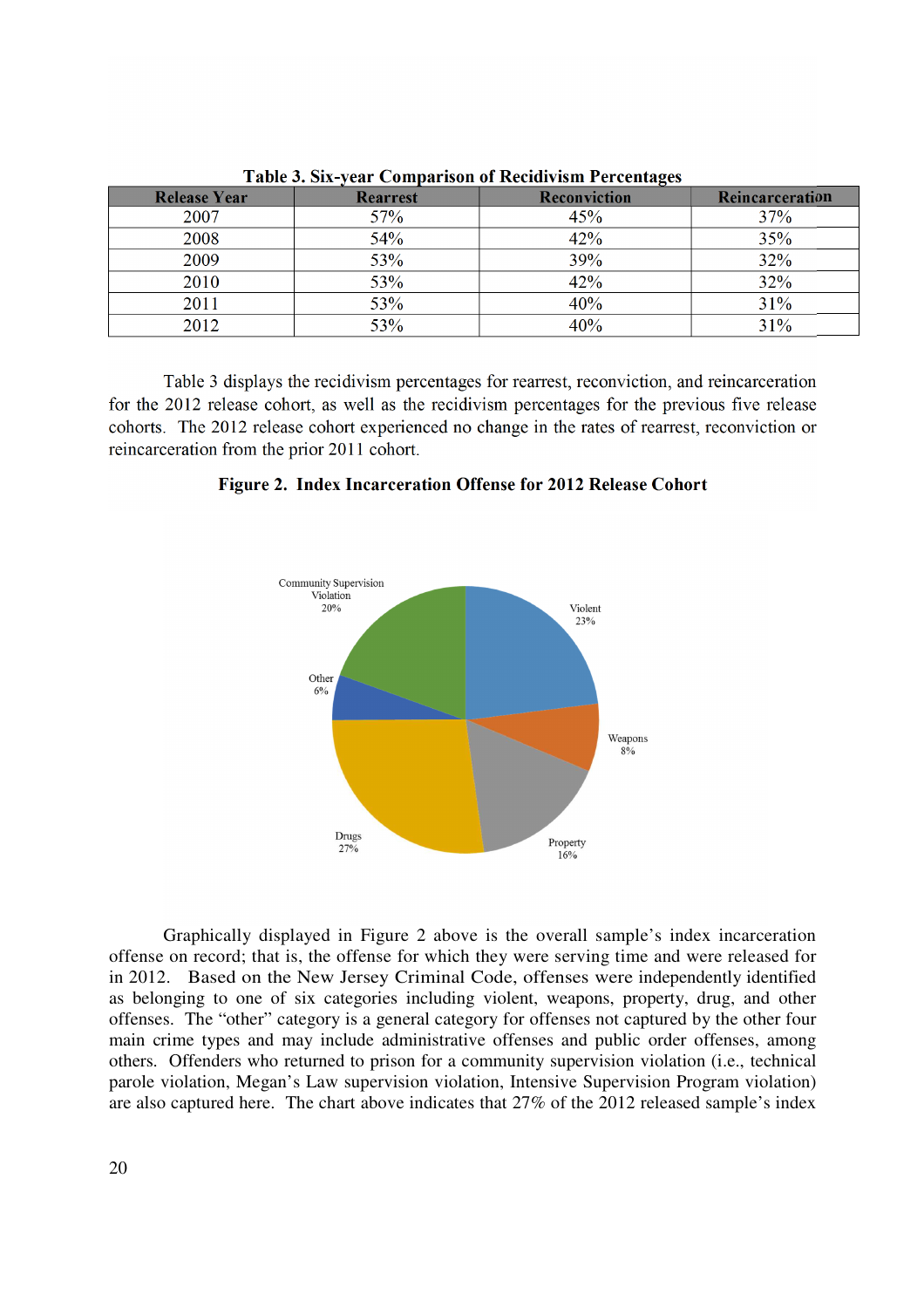offense on record was a drug offense. This is followed closely by violent offenses (23%) and community supervision violations (20%).

| <b>Original Booking Offense</b> | n    | <b>Percent of Supervision Violators</b> |  |
|---------------------------------|------|-----------------------------------------|--|
| Violent                         | 664  | 34.3                                    |  |
| Weapons                         | 66   | 3.4                                     |  |
| Property                        | 307  | 15.9                                    |  |
| Drugs                           | 645  | 33.3                                    |  |
| Other                           | 254  | 13.1                                    |  |
| Total                           | 1936 | 100                                     |  |

**Table 4. Breakdown of Original Booking Offense for Community Supervision Violators** 

Table 4 breaks down the original booking offenses for the 20% of community supervision violators in the pie chart above. As can be seen in this table, the majority of supervision violators originally served sentences for violent and drug offenses (34.3% and 33.3% respectively, totaling 67.6%). Property offenses comprised 15.9% of the sample, while 'other' offenses comprised 13.1%. Only a small portion of the original booking offenses for supervision violators were weapon offenses (3.4%).

### **Figure 3. Reincarceration Rates and Readmission Offenses Grouped by Admission Offense for 2012 Release Cohort**

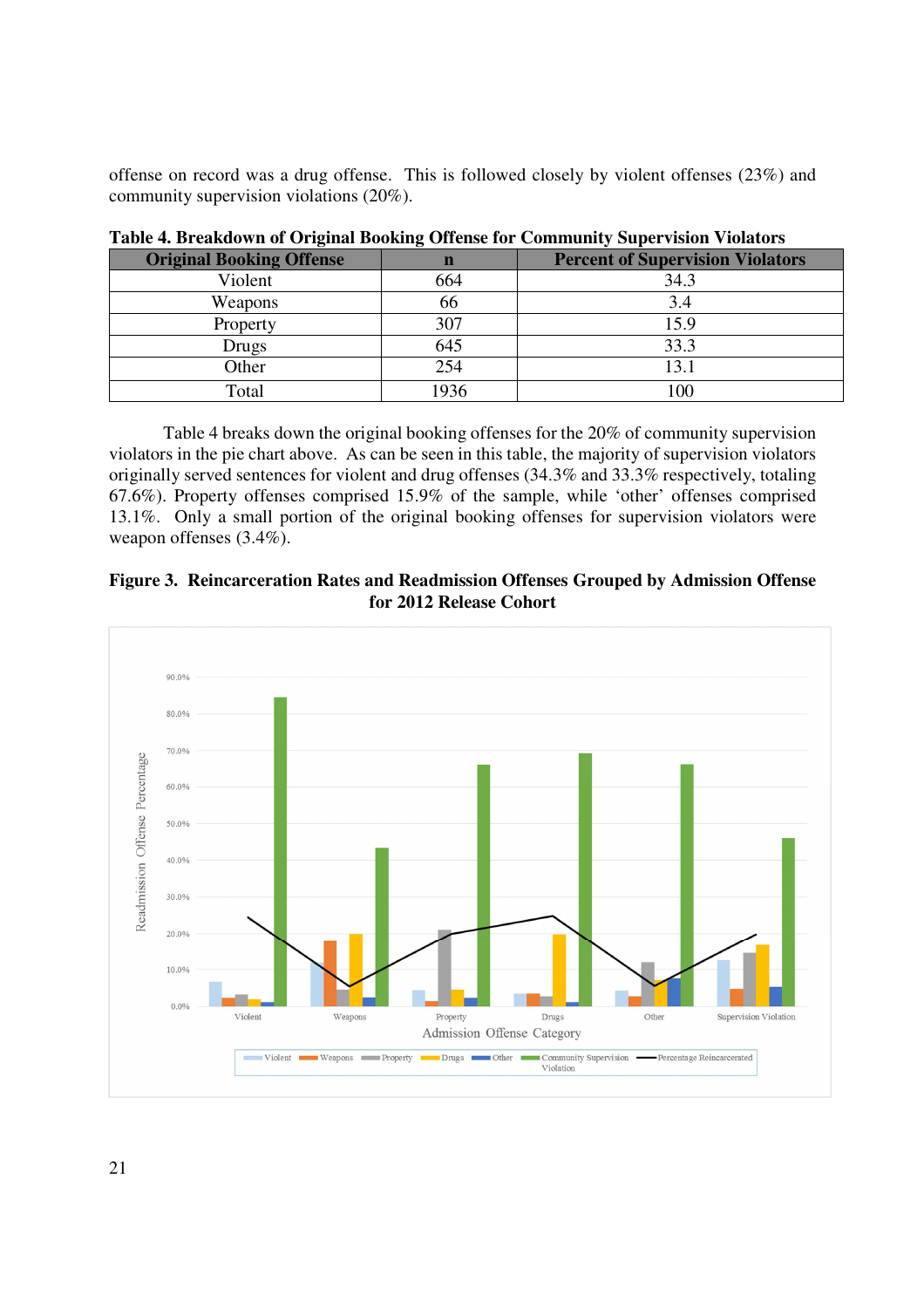Readmission rates, as grouped by admission offense, can be viewed in Figure 3. Of inmates with a return to custody on record within three-years post-release, individuals initially serving time for a violent or drug offense were most likely to return to prison. Specifically, released inmates with a violent index offense were reincarcerated at a rate of 24.4% and released inmates with an index drug offense were reincarcerated at a rate of 24.8%. Released inmates initially serving time for a property offense or community supervision violation were next most likely to return to DOC custody, at rates of 19.9% and 19.8%, respectively. Finally, of those inmates who returned to prison within 36 months, 5.5% initially served time for a weapons offense and 5.6% initially served time for an "other" offense. These differences were found to be statistically significant.<sup>17</sup>

The types of readmission offenses, as grouped by the original index incarceration offense, are also presented in Figure 3. Overall, released inmates who were reincarcerated within 36 months were predominately readmitted for community supervision violations, regardless of admission offense. There was little variation in readmission offenses across categories. However, the second most frequent category for readmission tended to be the same offense type the inmate served time for initially. For example, released inmates who initially served time for violent offenses were most frequently readmitted for violent offenses (after community supervision violations). The same can be said for property and drug offenders. The only exceptions to this rule were weapons offenders (who tended to be readmitted for drug offenses) and "other" offenders (who tended to be readmitted for property offenses). These results were statistically significant.<sup>18</sup>

#### **Factors Associated with Rearrest**

This outcome study examined differences between those who were and those who were not rearrested on a number of variables often assumed to contribute to recidivistic behavior. Rearrest was explored in place of other metrics of recidivism to create the most robust of analyses. A rearrest signifies an individual's first contact with the criminal justice system post-release. Additionally, utilizing a reconviction or reincarceration event often leads to smaller sample sizes for analysis due to the time lag created between a release and a reconviction or reincarceration.

The analysis revealed that for the population released in 2012, ten factors, out of the thirteen entered into the model, were associated with rearrest within three years. As can be seen in Table 4, these factors included age at release, the number of prior arrests, the number of prior convictions, the number of prior DOC admissions, the number of disciplinary allegations while incarcerated for the current offense, gender, race/ethnicity, release status (supervised vs unsupervised), original admission offense and the amount of time served. Halfway house completion, education level, and marital status were not found to be significant predictors of rearrest. The factors entered in the model explained 23.7% of the variance in the dependent variable of rearrest; furthermore, the model was significant.<sup>19</sup>

*Gender.* Gender was significantly related to the likelihood of rearrest. Specifically, compared to females, males had 1.8 times the odds of rearrest within the three-year follow-up period.<sup>20</sup>

*Race/Ethnicity*. The variable of race/ethnicity was significant in bivariate tests of independence and multivariate regression models. Proportionally, black offenders were rearrested more, compared to white and Hispanic offenders.<sup>21</sup> As could be seen earlier in Table 1, 57.5% of the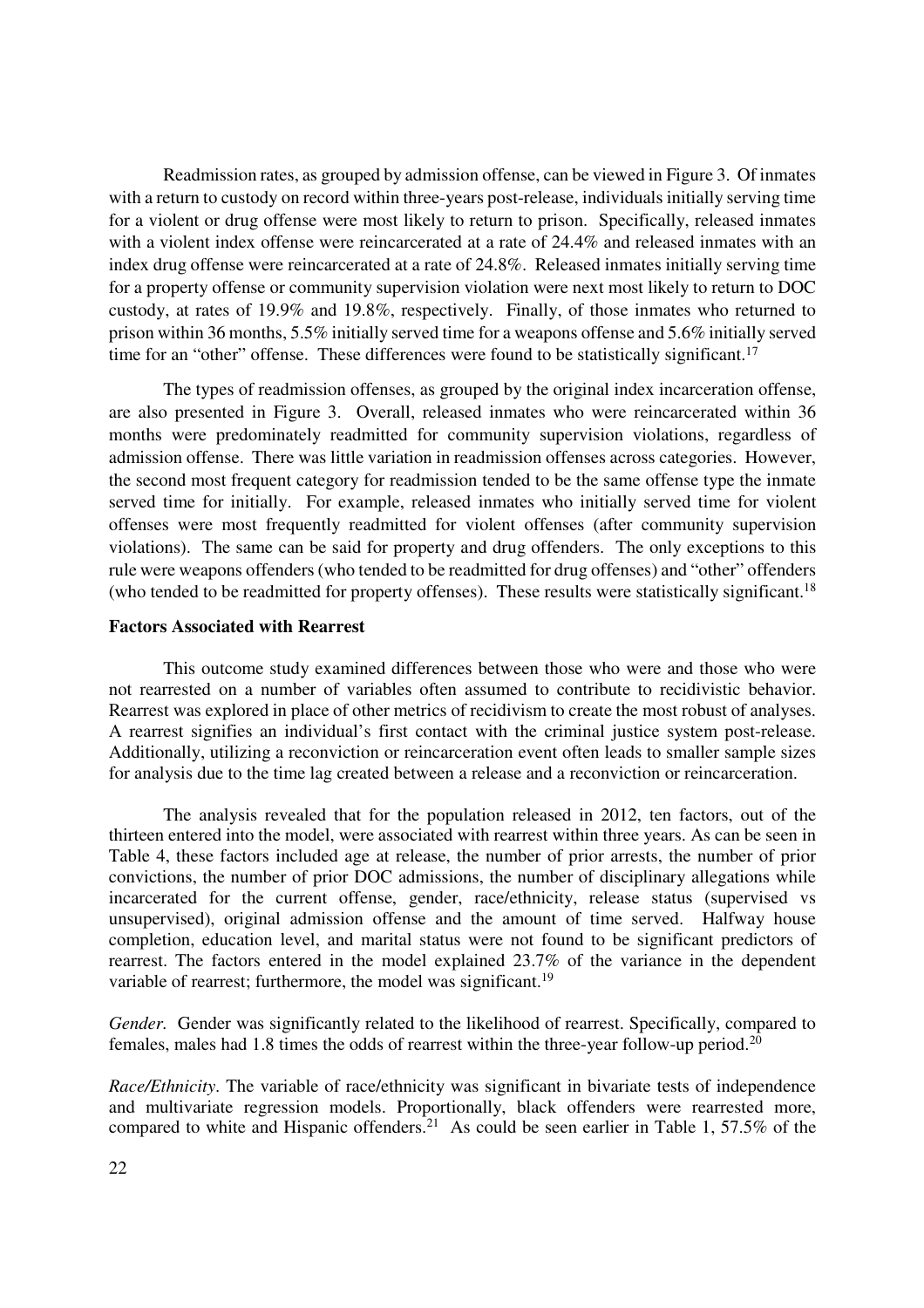sample was comprised of black offenders, and 63% of offenders who were rearrested were black. Multivariate statistics indicated that race/ethnicity was predictive of rearrest, particularly, compared to white offenders, black offenders had increased odds of a rearrest of 1.1. However, when compared to white offenders, Hispanics had decreased odds of a rearrest (.72).

*Prior Arrest History*. Prior arrest history was significantly related to the likelihood of a rearrest. For every additional prior arrest an inmate had, the odds of rearrest were increased by a factor of 1.1. This shows an expected ratio of one prior arrest to each rearrest. The average number of prior arrests for the full sample of offenders was  $7.6$ <sup>22</sup> indicating the sample of releases had extensive criminal histories. The bivariate results indicated that 37.8% of those with one prior arrest on record were rearrested, 49.2% of those with two prior arrests were rearrested, 51.2% of those with three prior arrests were rearrested, and 61.3% of those with four or more prior arrests were rearrested.<sup>23</sup>

*Prior Conviction History.* Prior conviction history was significantly related to the likelihood of a rearrest. For every additional prior conviction an inmate had, the odds of rearrest were increased by a factor of 1.0. As with prior arrest history, this pattern shows an expected ratio of one prior conviction to each subsequent rearrest. The average number of prior convictions for the full sample of offenders was  $4.5<sup>24</sup>$  indicating the sample of releases had extensive criminal histories. The bivariate results indicated that 47.1% of those with one prior conviction on record were rearrested, 54.8% of those with two prior convictions were rearrested, 55.5% of those with three prior convictions were rearrested, and 63.9% of those with four or more prior convictions were rearrested.<sup>25</sup>

*Prior Correctional History/DOC Admissions.* Prior correctional history was significantly related to the likelihood of rearrest. For every additional prior state incarceration, the odds of rearrest were increased by a factor of 1.2. The average number of prior admissions for the full sample of offenders was 1.2.<sup>26</sup> Twenty one percent of the full sample of released offenders had a minimum of one prior state incarceration and an additional 33.7% had two or more prior state incarceration terms, totaling 54.7% of the sample of inmates. Highlighting the importance of this variable as an indicator of continued offending, the results demonstrate that 57.2% of those with one prior state prison term were rearrested, 61.5% of those with two prior terms were rearrested, 64.9% of those with three prior terms were rearrested, and 75.0% of those with four or more prior incarcerations were rearrested.<sup>27</sup>

*Age at release.* Younger offenders were more likely to be rearrested than older offenders; the differences across age were statistically significant. Offenders who were rearrested were younger than those who were not rearrested  $(33.4 \text{ years}^{28} \text{ vs. } 36.6 \text{ years}^{29,30})$ . Multivariate statistics indicated that age was inversely related to the odds of rearrest; for every one year increase in age, the offender's odds of a new arrest decreased by a factor of almost one (0.93).

*Index Incarceration Offense on Record.* The index incarceration offense was significant in bivariate tests of independence and multivariate regression models predicting a new arrest. Offenders who committed property, community supervision offenses, weapon, drug and "other" crimes had an increased probability of a new arrest when compared to violent offenders, with community supervision violations maintaining the highest odds of rearrest (1.7). Specifically,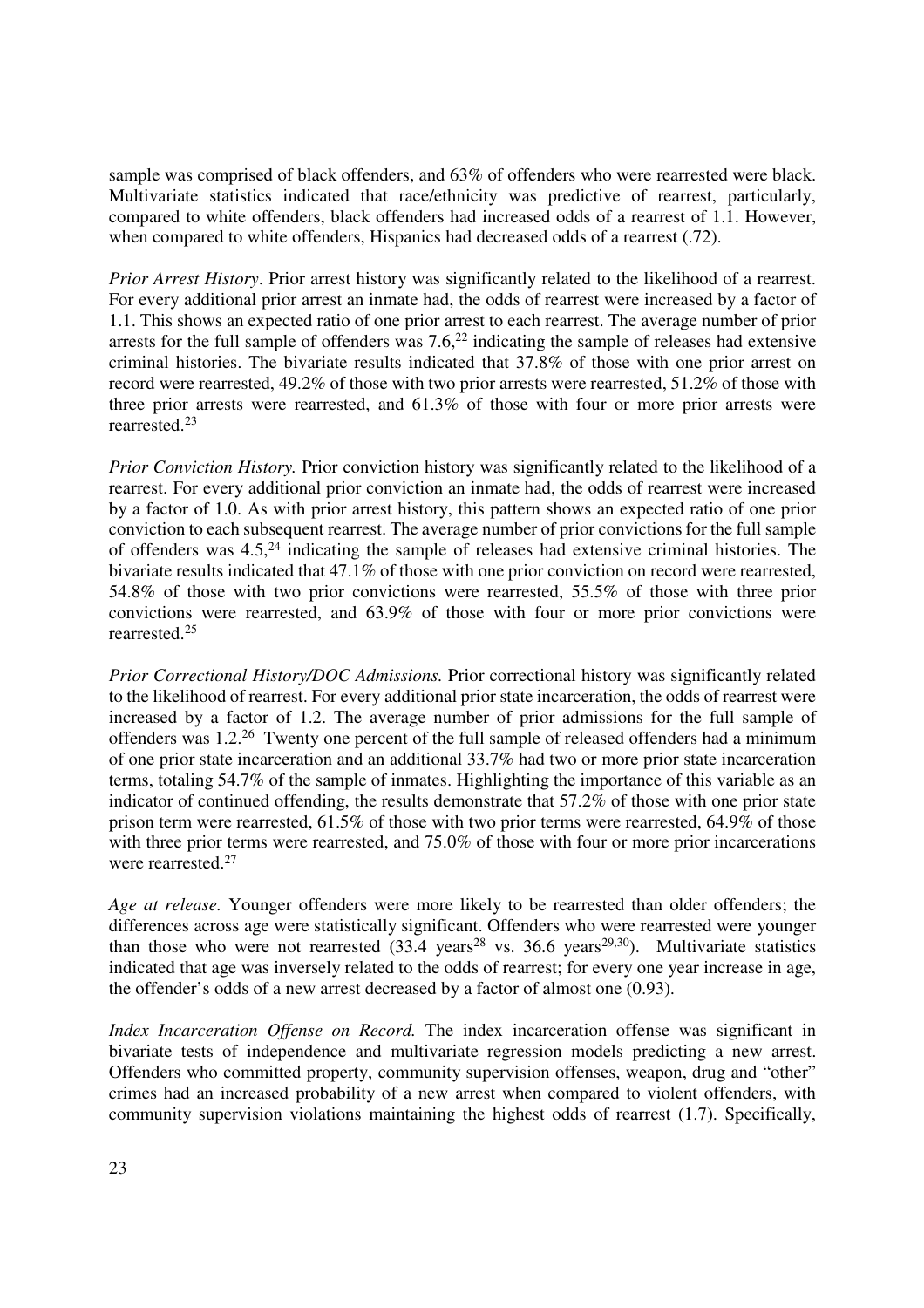offenders who committed community supervision violations (65.4% rearrest), property (58.3% rearrest), weapon (58.0% rearrest), "other" (54.6% rearrest) and drug (52.7% rearrest) offenses were rearrested proportionally more than offenders who committed a violent offense (38.4% rearrest). $31$ 

*Release Status.* The offender's release type (supervised vs. unsupervised) was a significant predictor of whether the offender was rearrested, with unsupervised releases maintaining statistically higher odds of rearrest.

*Disciplinary Allegations.* The number of discipline allegations against an inmate while in prison was positively and significantly associated with rearrests. For every additional discipline that an inmate had, the odds of rearrest were increased by a factor of 1.1.

*Time Served.*<sup>32</sup> Time served was significantly associated with rearrest patterns. Compared to those who served sentences over two years, inmates who served sentences under one year and from one to two years had increased odds of rearrest (1.2 for both).

#### **Juvenile Justice Commission**

 The reporting of results begins with a focus on an examination of the overall recidivism rates for youth released from JJC custody in 2012. As shown in Figure 4, the rate of recidivism increased over time through the three-year period for each of the three measures, although there is a noticeable tapering off beyond 24 months. By one year following release, 57.0% of the youth released in 2012 had a new court filing/arrest. In addition, less than one-half (47.0%) committed a new offense resulting in an adjudication/conviction, while 20.0% re-offended resulting in a new commitment to a State facility. At two years following release, recidivism rates had increased considerably: more than three-quarters (73.8%) had a new court filing/arrest, 62.8% had a new adjudication/conviction, and 29.8% had a new commitment to a State facility.

 By three years after release more than eight in ten youth had new court filings/arrests (80.4%), 68.0% had new adjudications/convictions, and 32.8% had new commitments, representing 164 of the 500 youth.

 The study also examined average time to recidivate (in days) for all youth re-offending within three years. Average time to recidivate (i.e., to re-offend) was as follows:

- for those with a new court filing/arrest, 288 days;
- for those with a new adjudication/conviction, 306 days; and
- for those with a new commitment, 342 days.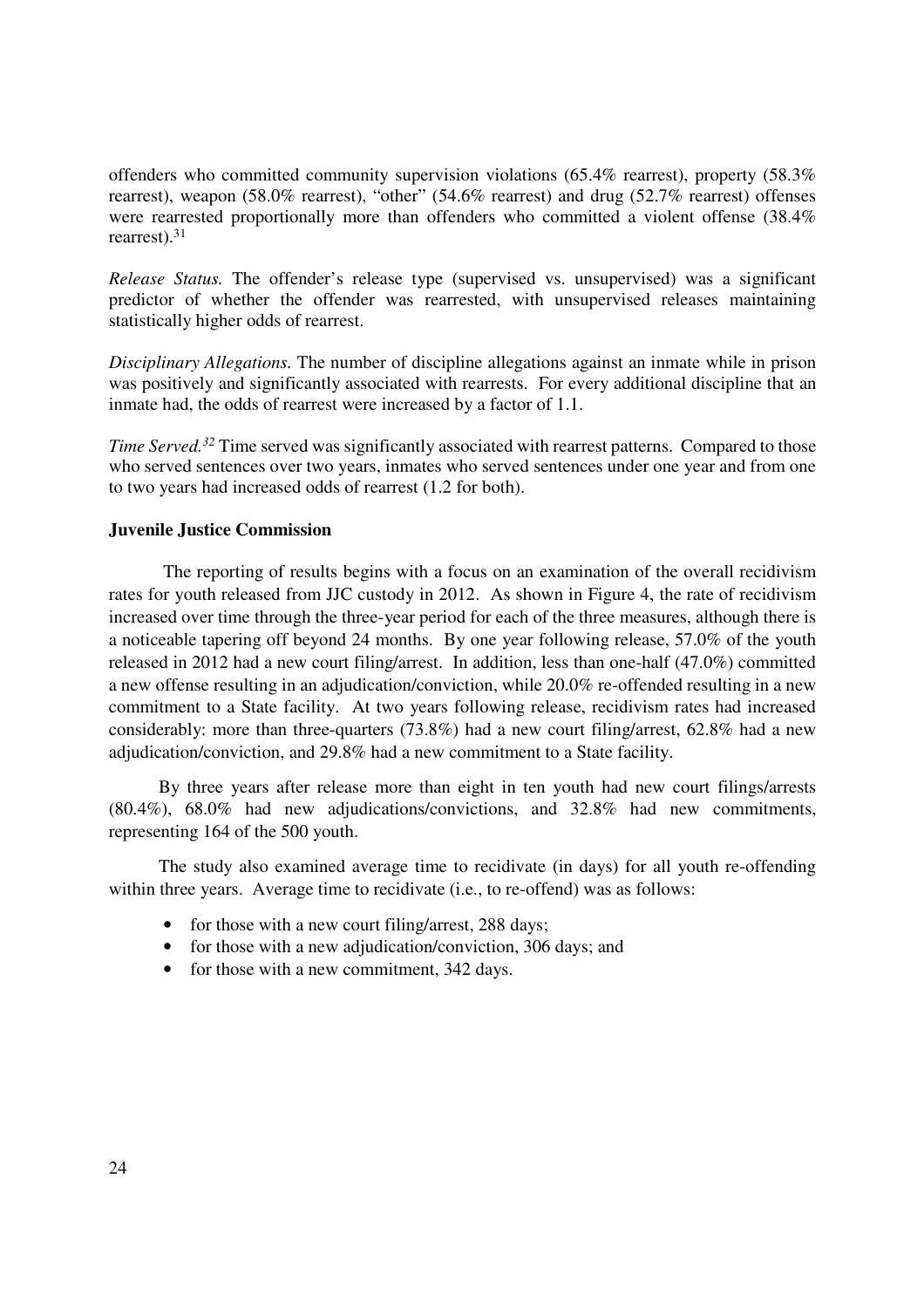

**Figure 4. Overall Recidivism Rates for Youth Released from JJC Custody in 2012** 

In other words, it took approximately nine months for youth with new court filings/arrests to re-offend, and almost ten months for those with new adjudications/convictions to re-offend. Further, those with a new commitment took more than eleven months to re-offend.

#### **Recent Trends in Juvenile Recidivism**

As part of the analysis, a comparison was made with the previous years' findings with regard to the three measures of juvenile recidivism. As indicated in the table below, new court filings/arrests have varied slightly over time, with a 3.6 percentage point decrease from 2011 to 2012. New adjudications/convictions have also decreased 3.9 percentage points, resulting in a lower recidivism date for the past year. Most importantly, the data demonstrates that over time there has been a decrease in the percentage of juvenile offenders recidivating and returning to the system with a new commitment. While youth returned to State custody for a new offense remained relatively flat from 2011 to 2012 (up by 0.4 percentage points) as compared to 2010, this measure of recidivism has decreased by 4.1 percentage points. This positive change means that of the youth in the 2012 cohort, 67.2% were able to be maintained in the community.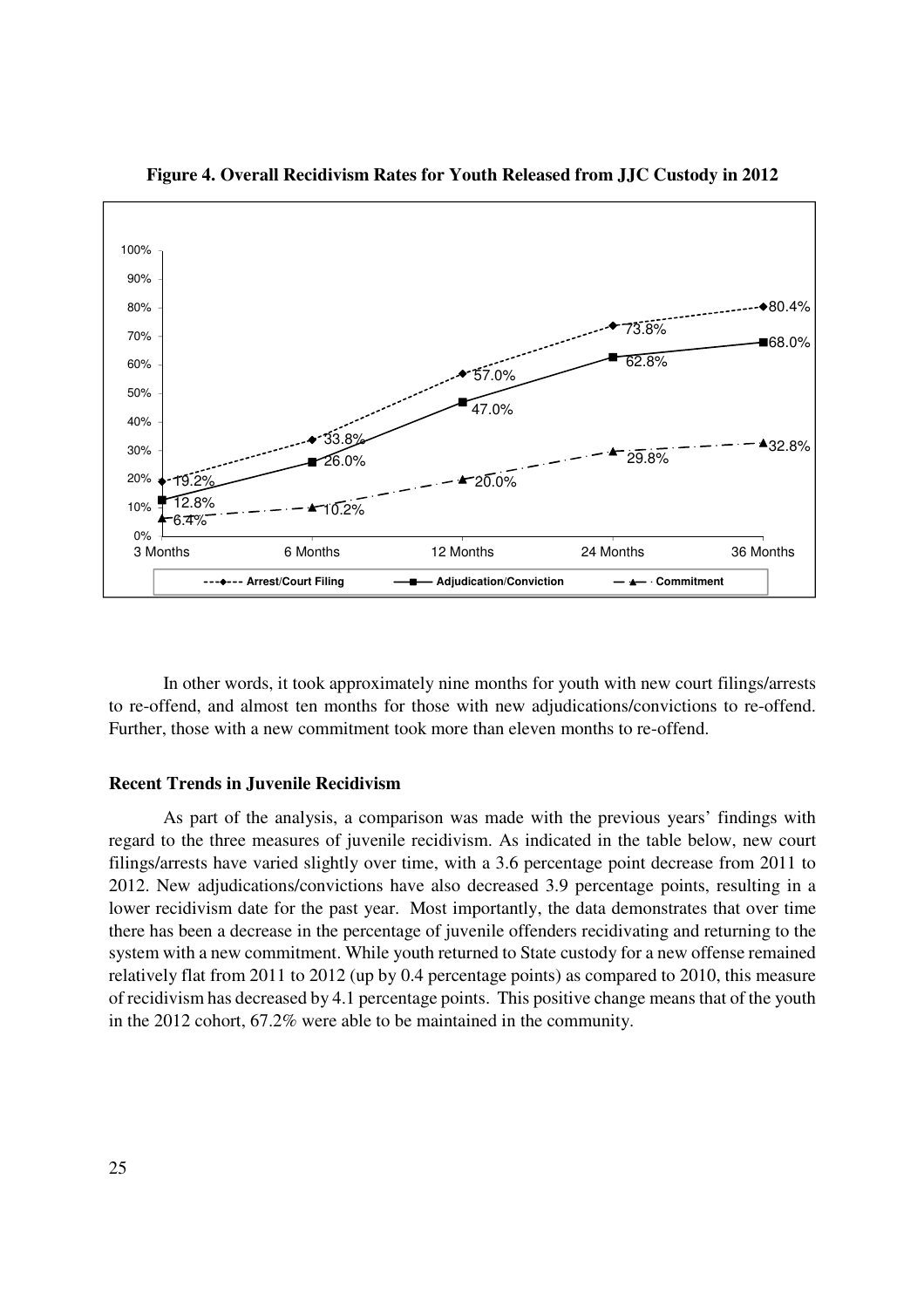| <b>Release Year</b> | <b>Court Filing/Arrest</b> | Adjudication/Conviction | <b>Commitment</b> |
|---------------------|----------------------------|-------------------------|-------------------|
| 2009                | 84.8%                      | 73.4%                   | 34.7%             |
| 2010                | 86.1%                      | 71.6%                   | 36.9%             |
| 2011                | 84.0%                      | 71.9%                   | 32.4%             |
| 2012                | 80.4%                      | 68.0%                   | 32.8%             |

**Table 5. Recent Trend in Juvenile Recidivism, 2009 to 2012** 

The JJC also examined changes in the time it took for youth to re-offend, measured in days from the date of a youth's release to the date of re-offense. The table below demonstrates that juveniles remained successful in the community longer in 2012 than in 2011 on all three measures of recidivism.

| Table of Trycrage Thire to recent rate in Days, 2002 to 2012 |                |                         |            |
|--------------------------------------------------------------|----------------|-------------------------|------------|
| <b>Release Year</b>                                          | Court          | Adjudication/Conviction | Commitment |
|                                                              | Filings/Arrest |                         |            |
| 2009                                                         | 269            | 288                     | 342        |
| 2010                                                         | 262            | 276                     | 327        |
| 2011                                                         | 272            | 282                     | 304        |
| 2012                                                         | 288            | 306                     | 342        |

**Table 6. Average Time to Recidivate In Days, 2009 to 2012** 

## **Differences in Recidivism Across Key Variables**

*Offender Status.* Small to moderate differences were found between committed and probationer youth with regard to their likelihood of recidivating. Probationer youth were more likely to receive a new court filing/arrest within the three-year period (probationer  $= 84.1\%$ ; committed  $= 78.7\%$ ). Probationer youth were also more likely to re-offend and receive an adjudication/conviction (71.3% vs. 66.5%). Finally, probationer youth were more likely to re-offend and receive a new commitment (38.9% vs. 30.0%).

With regard to the time it took to recidivate, committed youth took longer than probationer youth to re-offend for new court filings/arrests (334 days vs. 272 days), new adjudications/convictions (330 days vs. 277 days), and new commitments (347 days vs. 339 days).

*Gender*. In regards to new court filings/arrests, released males were more likely to have recidivated than females. The recidivism rate for males was higher for new court filings/arrests within three years of release (80.5% vs. 77.8%), higher for new adjudications/convictions (68.3%) vs. 63.0%), and for new commitments (33.0% vs. 29.6%).

*Race/Ethnicity*. Released White youth were most likely to have had a new court filing/arrest  $(82.2\%)$ , followed by Black youth  $(80.3\%)$ , Asian youth  $(80.0\%)$ , and Hispanic youth  $(79.8\%)$ . Again White youth were most likely to have received a new adjudication/conviction (73.3%), followed by Black youth (67.8%), Hispanic youth (66.7%), and Asian youth (60.0%). Finally, Hispanic youth were more likely to have received a new commitment (35.4%) followed by Black youth (33.0%), and White youth (28.9%). (Asian youth did not recidivate on the commitment measure).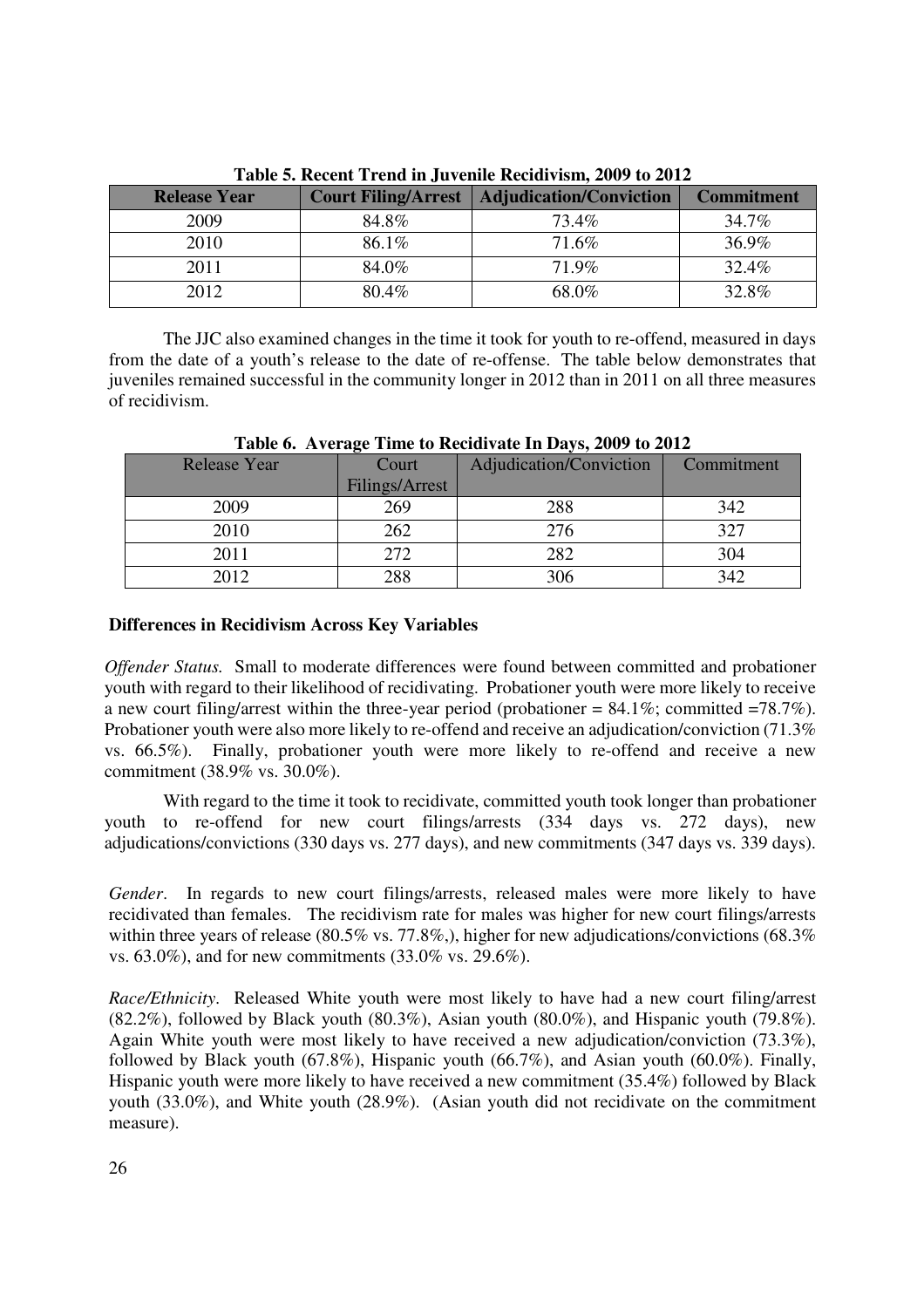As part of the analysis, race/ethnicity was recoded into "minority" and "nonminority" categories (with White as the sole race/ethnicity category coded as nonminority). Nonminority youth were more likely to have had a new court filing/arrest (82.2% vs. 80.2%); and a new adjudication/conviction (73.3% vs.  $67.5\%$ ), while minority youth were more likely to have a new commitment (33.2% vs. 28.9%).

*Municipality of Residence*. Released youth were categorized as residing in one of the fifteen most densely populated New Jersey cities (the Urban 15 areas), or not.<sup>33</sup> Those residing in the Urban 15 areas were more likely than those in non-Urban 15 areas to have recidivated based on new court filings/arrests  $(81.0\%$  vs. 79.9%) and new commitments  $(35.9\%$  vs. 30.1%). For new adjudications/convictions, the rates were the same (68.0%).

*Number of Adjudications*. The average number of adjudications of delinquency accumulated by youth as of the time of commitment/admission to the JJC (both prior and current adjudications) was 6.3. The average number of adjudications for youth who experienced a new court filing/arrest within three years of release was higher than for those who did not  $(6.4 \text{ vs. } 5.9)$ . The same was true for new adjudications/convictions (6.4 vs. 6.1), and for new commitments (6.3 vs. 6.2).

*Type of Offense*. Youth committed/admitted to the JJC for property offenses were most likely to have had a new court filing/arrest within three years (85.7%), followed by those entering with public order offenses (84.0%), persons offenses (81.6%), weapons offenses (81.3%), Violations of Probation (VOPs, 76.8%), and then drug offenses (74.5%). For new adjudications/convictions, the highest rate was for public order offenses (80.0%), followed by property offenses (71.4%), weapons offenses (70.8%), persons offenses (67.5%), drug offenses (66.0%), and finally VOPs  $(64.3\%)$ . Finally, for new commitments, the highest rate was for public order offenses  $(48.0\%)$ , followed by property offenses (42.9%), weapons offenses (39.6%), drug offenses (38.3%), persons offenses (29.2%), and then VOPs (25.9%).

*Degree of Offense*. Youth committed/admitted to the JJC for VOPs (which have no designated degree) were most likely to have had a new court filing/arrest within three years (95.8%), followed by those entering with 4<sup>th</sup> degree offenses (93.1%), 1<sup>st</sup> degree offenses (82.9%), 3<sup>rd</sup> degree offenses (82.3%), disorderly persons or petty disorderly persons offenses (DP/PDP) (77.8%), and finally,  $2<sup>nd</sup>$  degree offenses (76.3%). For new adjudications/convictions, the highest rate was for youth with  $4<sup>th</sup>$  degree offenses (86.2%), followed by VOPs (83.3%), DP/PDP offenses (72.2%), 3<sup>rd</sup> degree offenses (70.8%), 1<sup>st</sup> degree offenses (68.3%), and then  $2<sup>nd</sup>$  degree offenses (61.9%). Finally, for new commitments, youth with  $4<sup>th</sup>$  degree offenses had the highest recidivism rate (48.3%), followed by DP/PDP offenses (44.4%), VOPs (41.7%), 3<sup>rd</sup> degree offenses (40.0%), 1<sup>st</sup> degree offenses (28.0%), and 2nd degree offenses (27.1%).

*Reading Proficiency (Grade Level Equivalency).* The MAP (Measurement of Academic Progress) Reading Test is a standardized assessment tool used as an indicator of preparedness for NJ high school proficiency exams. It is considered to be one of several available ways to assess academic achievement. The average grade level equivalent for Reading based on the MAP Test was 5.9. For new court filing/arrest, the average grade level for recidivists was higher than non-recidivists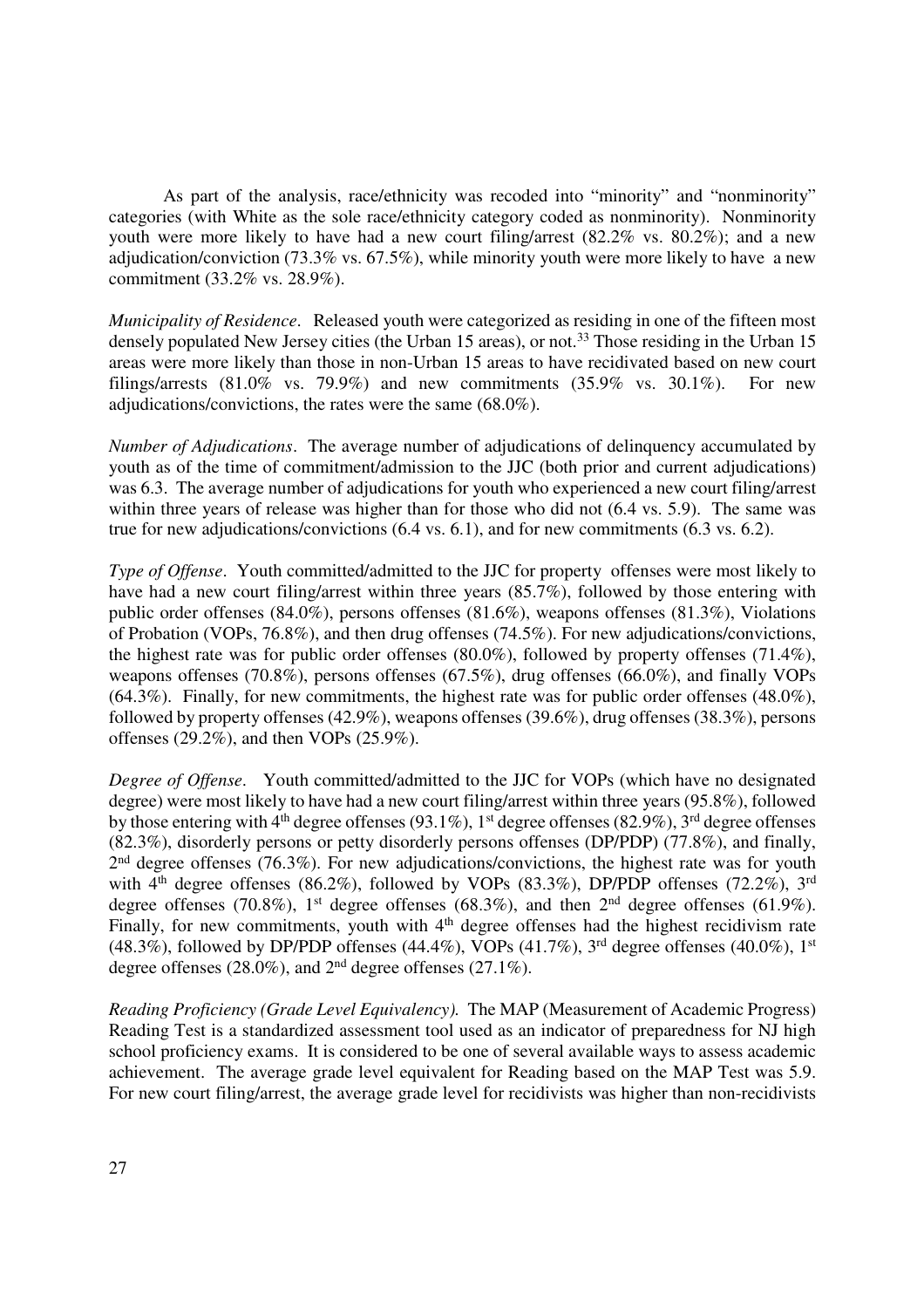(5.9 vs. 5.7). The same was true for adjudication/conviction (6.1 vs. 5.4), and commitments (6.3 vs. 5.7).

*Math Proficiency (Grade Level Equivalency).* The MAP (Measurement of Academic Progress) Math Test also serves as an indicator of preparedness, here with regard to the area of Math proficiency. The average grade level equivalent for Math based on the MAP Test was 5.9. Average Math MAP test scores were higher for youth who experienced a new adjudication/conviction within three years of release than for those who did not (6.0 vs. 5.7). The same was true for commitments, with recidivists having higher Math scores than non-recidivists (6.0 vs. 5.8). As for new court filings/arrests, the average grade level for recidivists and nonrecidivists was the same (5.9 vs. 5.9).

*Education Classification Status (Special Education).* For the overall released youth population, 50.7% were classified to special education, while the remaining 49.3% received regular education activities. For new court filings/arrests, 80.9% of the educationally classified youth recidivated compared with 79.5% of those not classified. For new adjudications/convictions, 70.5% of the educationally classified youth recidivated compared with 65.2% of those not classified. Finally, for new commitments, 35.1% of the educationally classified youth recidivated compared with 29.9% of those not classified.

#### *Additional Factors.*

 Finally, several additional characteristics of released juveniles were examined, with a primary concern for their relationship *with the new court filings/arrests measure*. The focus of the further analysis was on areas of youths' functioning, needs, and prior delinquency and placement history. For these additional variables, data is collected either exclusively or largely on JJC's committed youth (rather than on JJC's probationers). As a result, the findings are relevant largely for the JJC's committed population.

- Recidivists were found to score higher on the JJC's Initial Classification & Custody Document (ICCD) which guides placement decisions and serves as a broad measure of prior delinquency and placement history. The average ICCD score for recidivists was 12.9, compared with 11.6 for non-recidivists.
- The Comprehensive Informational Assessment tool assesses levels of need on eight separate life domains along with an overall assessment of total need. The domains include: family/household; educational/vocational; substance abuse; peers/role models; attitudes/behaviors; use of time/leisure activity; medical/physical health; and psychological/mental health. The analysis considered the relationship between four of these needs areas and recidivism. Recidivists were found to have higher need scores than non-recidivists regarding substance abuse, 4.3 vs. 4.1, and peers/role models, 3.9 vs. 3.6. In the educational/vocational (4.1) and family/household (4.0) areas, scores were the same for recidivists and nonrecidivists.
- Recidivists were found to have the same number of staff assessed areas of need (moderate or higher) than the non-recidivists based on the CIA (4.6).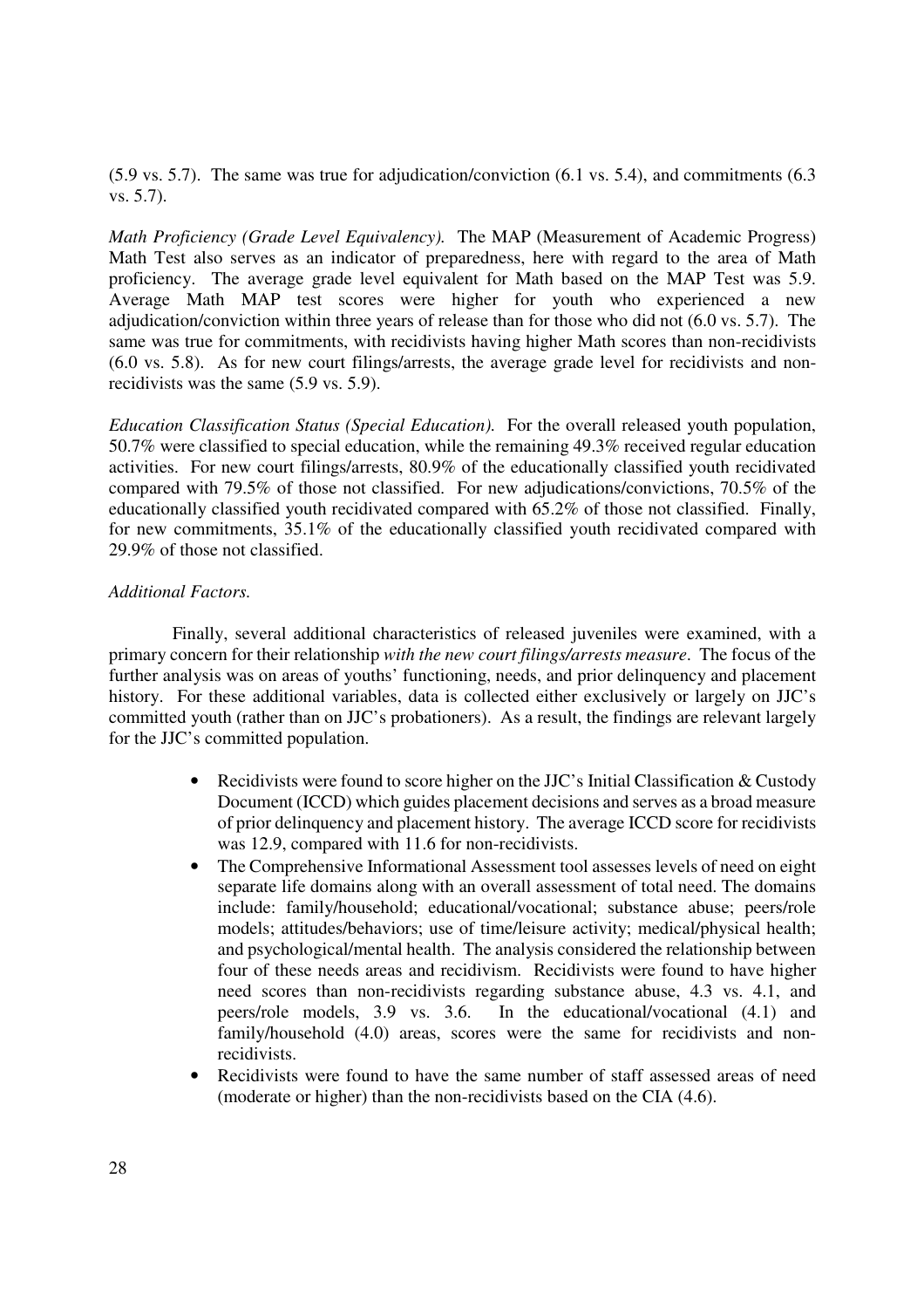• Recidivists had a somewhat higher composite score of functional intelligence than non-recidivists (83.0 vs. 82.0), based on the Kaufman Brief Intelligence Test (KBIT). The average score for the released population on the KBIT was 82.8. Test results indicated that the JJC youth typically functioned well below the average range in terms of intelligence.

## **CONCLUSION**

This report is the sixth in a series of reports measuring various outcomes relative to New Jersey's adult and juvenile offender populations and meets a legislative mandate. To this end, the New Jersey Department of Corrections (DOC), the New Jersey State Parole Board (SPB) and the Juvenile Justice Commission (JJC) examined the recidivism of a select cohort of offenders (juvenile and adult) released from the custody of each respective law enforcement agency in calendar year 2012. In addition to measuring overall recidivism levels, this report describes adult and juvenile cohort characteristics and analyzes those factors associated with recidivism. Both supervised (SPB) and unsupervised (DOC) releases were examined in the analyses.

For the purposes of this report, the DOC defines recidivism in agreement with the Department of Justice, Bureau of Justice Statistics and the Pew Center on the States, while the JJC defines recidivism in accordance with the National Council of Juvenile Correctional Administrators (CJAC). For the adult analysis, the analysis is expanded beyond the usual recidivism measure of reincarceration to also include data on rearrest, reconviction, and reincarceration for a community supervision violation that occurs during the follow-up period. For the juvenile analysis, recidivism was defined as a new offense that would be a crime if perpetrated by an adult, committed by a previously-adjudicated youth who has been released from a program or returned to the community. A three-year follow-up period was utilized for all analyses.

For adult offenders in 2012, the State of New Jersey maintained the same rates from 2011 for rearrest, reconviction, and reincarceration post-release (i.e., 53%, 40%, and 31%, respectively). Approximately 69% of adult inmates released in 2012 did not return to prison within the three-year follow-up period. Overall, these rates are consistent with prior annual findings and are lower than national estimates. A 2014 Bureau of Justice Statistics (BJS) report analyzing recidivism rates in 30 states found that after a three-year period, 67.8% of inmates were rearrested and 45.2% were reconvicted. Further, 49.7% of inmates experienced a return to prison, defined as an arrest that resulted in a conviction with a disposition of a prison sentence or return to imprisonment due to a technical parole violation.<sup>34</sup> The 2012 estimates presented in this report again place New Jersey well below the estimates for the 30 states included in the BJS study.

In a 2015 publication from the Brennan Center for Justice at the New York University School of Law, New Jersey was praised for its crime rate and prison population reduction. From 2011-2014, New Jersey reduced its prison population by 9.5% and the crime rate decreased by 20% during this period.35 The results of the present analyses support the notion that New Jersey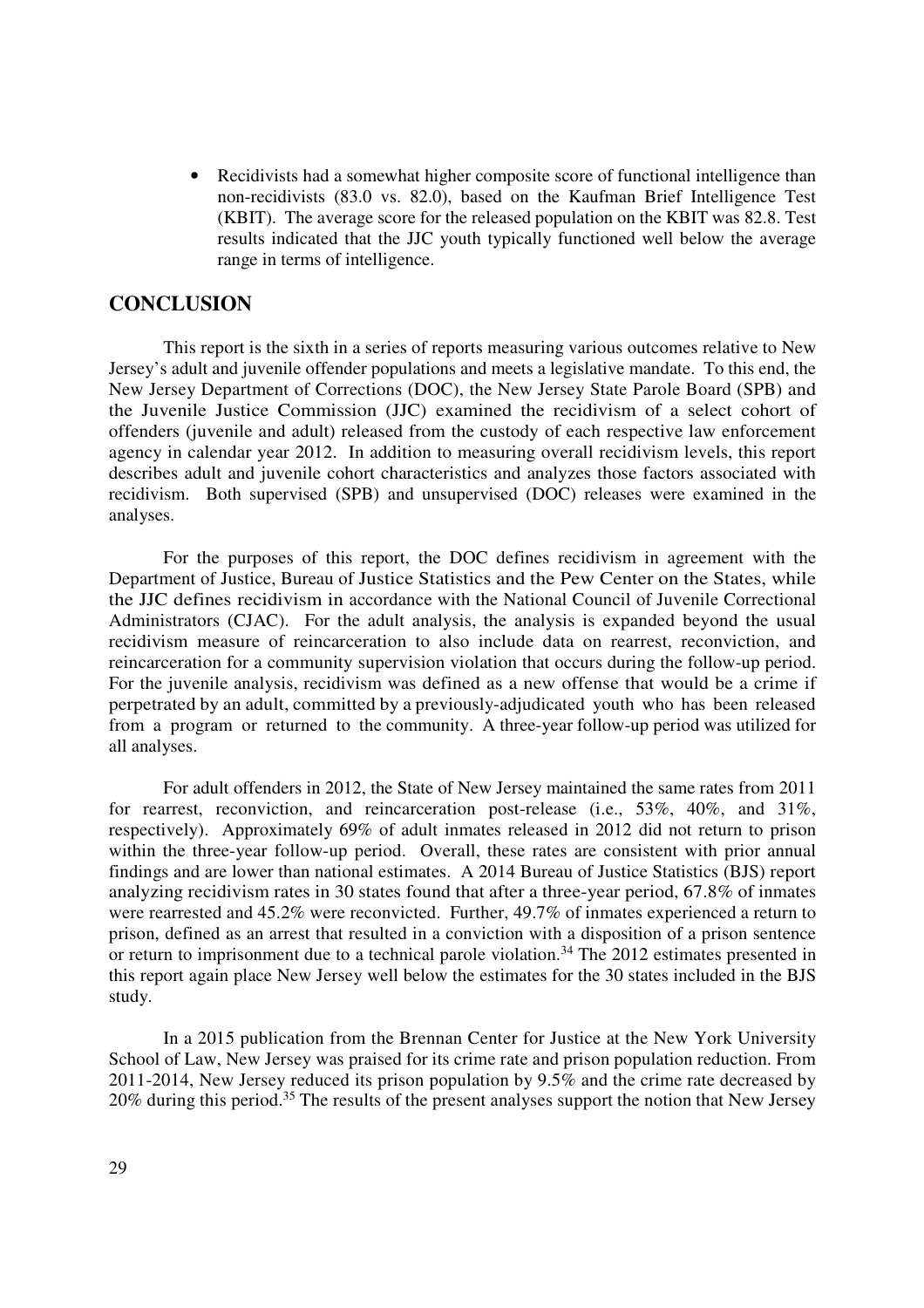has continued to demonstrate a pattern of simultaneously reducing recidivism and the crime rate while maintaining public protection.

The results of the analyses for the adult sample also emphasize the speed at which offenders are rearrested once released into the community. The average time offenders spend in the community prior to a first arrest post-release is slightly more than one year, suggesting that nearly half of all arrests occur within the first 12 months of release (specifically, 54.6%). After this one-year mark, rearrest rates drop significantly, with only 28% of offenders arrested during the second year post-release and 18% during the third year post-release. These results support the findings of the 2014 BJS report, as more than half (i.e., 56.7%) of offenders who were rearrested within the sample of 30 states were rearrested within the first year of release.<sup>36</sup>

The present analyses also explored the demographic and incarceration variables associated with recidivism. For the adult cohort, several variables were predictive of recidivism: release age; gender; race/ethnicity; index offense on record; release status (i.e., supervised vs. unsupervised); arrest and conviction history; DOC admission history; time served; and disciplinary allegations. In criminological research, age is consistently considered a significant predictor of recidivism in that offenders tend to age out of crime; this expected trend was supported within the current cohort as older offenders at release were less likely to be rearrested in the follow-up period. Race was also found to be associated with recidivism, in that black offenders were more likely to have a rearrest and Hispanic offenders were less likely to have a rearrest when compared with other racial/ethnic offender designations. The majority of offenders with a rearrest had prior arrests, convictions, and DOC admissions, and as the number of offender arrests, convictions, and incarcerations on record increased, so did the likelihood of rearrest post-release. The most frequent incarceration offense on record for this 2012 cohort was a drug offense, though being incarcerated for a community supervision violation increased the likelihood for rearrest more so than other index offenses. Individuals who served a prison term of less than two years were at an increased likelihood of rearrest when compared to individuals who served a prison term of two years or more. Overall, supervised offenders were less likely to be rearrested. Finally, the number of disciplinary allegations against an inmate while incarcerated was positively and significantly associated with rearrests. This is an important finding as it supports the results of other analyses included within this report which indicate that offenders with lengthy prior criminal histories have higher rates of rearrest post-release. However, this predictor includes all alleged disciplinary allegations, not simply those disciplines that were eventually substantiated and resulted in an infraction. This predictor is a new addition to the analyses and has not been studied in prior years; the variable will be explored further in future years when data are available to categorize allegations by alleged and substantiated incidents.

For the juvenile cohort, the Juvenile Justice Commission followed the justice system activity of its released youth for three full years after each had been released from custody. Specifically, at the three-year point, 80.4% of the youth released had a court filing/arrest, 68.0% had a new offense leading to an adjudication/conviction, and 32.8% had a new offense leading to a new commitment to the JJC or to State prison. Importantly, an examination of juvenile recidivism rates over a four-year period (2009-2012) indicates recidivism rates have decreased for all three measures. New court filings/arrests have decreased by 4.4 percentage points, new adjudications/convictions have decreased by 5.4 percentage points, and new commitments have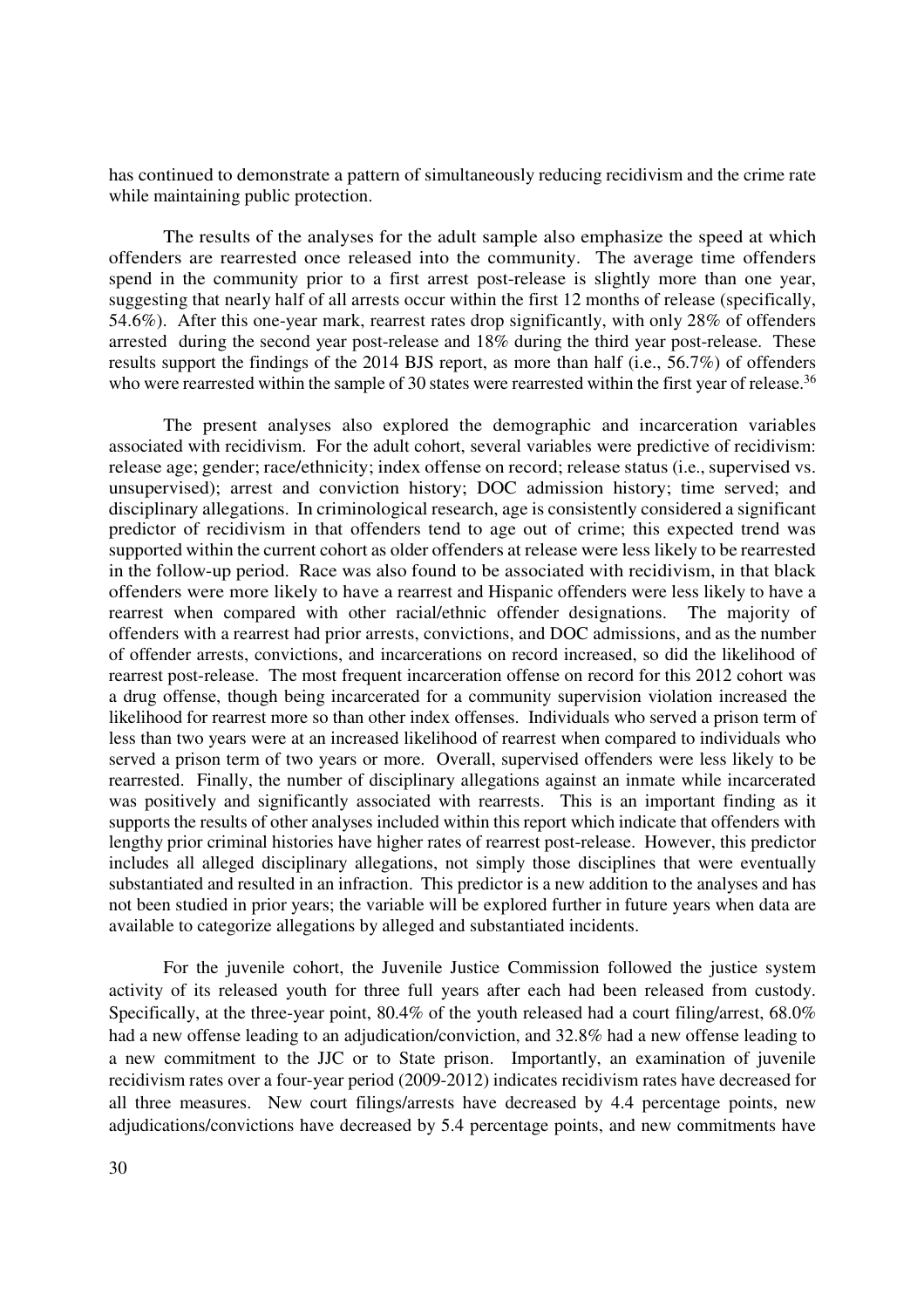decreased by 1.9 percentage points. Similarly, over the four-year period the number of days youth remained successfully in the community prior to recidivating has increased for all three measures.

To provide context for these results, it is worth noting that the juvenile justice literature reports that juveniles placed in State correctional programs across the country return to offending and to the correctional system at high rates, and often very quickly. The 2014 publication by the Pew Charitable Public Trusts entitled, "Measuring Juvenile Recidivism," notes the difficulties in comparing states' juvenile recidivism rates due to varying data collection techniques. Some correctional agencies do not track recidivism regularly or include detailed measures of recidivism. In addition, the length of time offenders are followed may also vary from state to state. And, some jurisdictions do not track juvenile offenders' involvement with the adult system.

The extent of identified personal, family and community/neighborhood risk factors faced by youth placed with the JJC underscore the challenges to achieving sustained, successful reintegration back to the community. The JJC continues to work to strengthen communities and families.

It is important to note that all juveniles leaving JJC custody receive parole supervision, unlike the adult system. The JJC's Office of Juvenile Parole and Transitional Services begins working with residents early in their stay to prepare an individualized transition-release plan. In addition, while this report focuses solely on the 500 individuals released from the JJC's care in 2012, the JJC serves a total population of more than 20,000 annually including youth served through its Office of Local Programs and Services, and its secure and residential programs. The Office of Local Programs and Services administers funding to develop and implement a coordinated, community-based continuum of programs and services to address the needs of at-risk and court-involved youth in the community. This continuum of services includes delinquency prevention programs, court diversion programs, detention alternatives, dispositional options, and re-entry programs. The juvenile arrest rate in New Jersey, and nationally, has decreased steadily over the past decade. This data demonstrates that the JJC's efforts, including parole services, Juvenile Detention and Alternatives Initiative and prevention programs, are having a significant impact on overall public safety. Since the empirical research in the field indicates that placement in a correctional facility is among the strongest predictors of recidivism, the importance of the JJC's work as it relates to serving youth in these community-based settings is clear.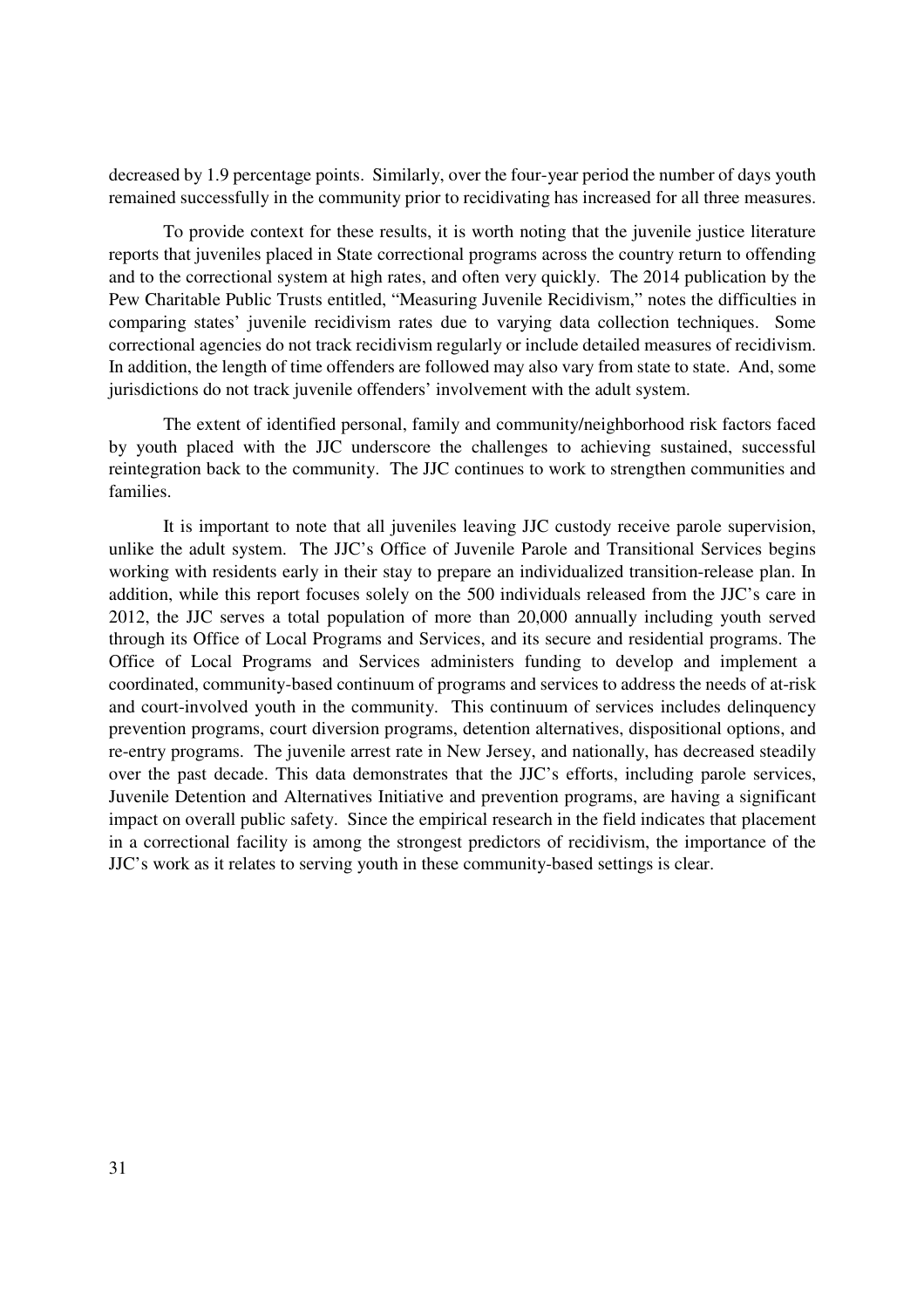## **Appendix A**



**Cox Regression Survival Plot for Days to Rearrest**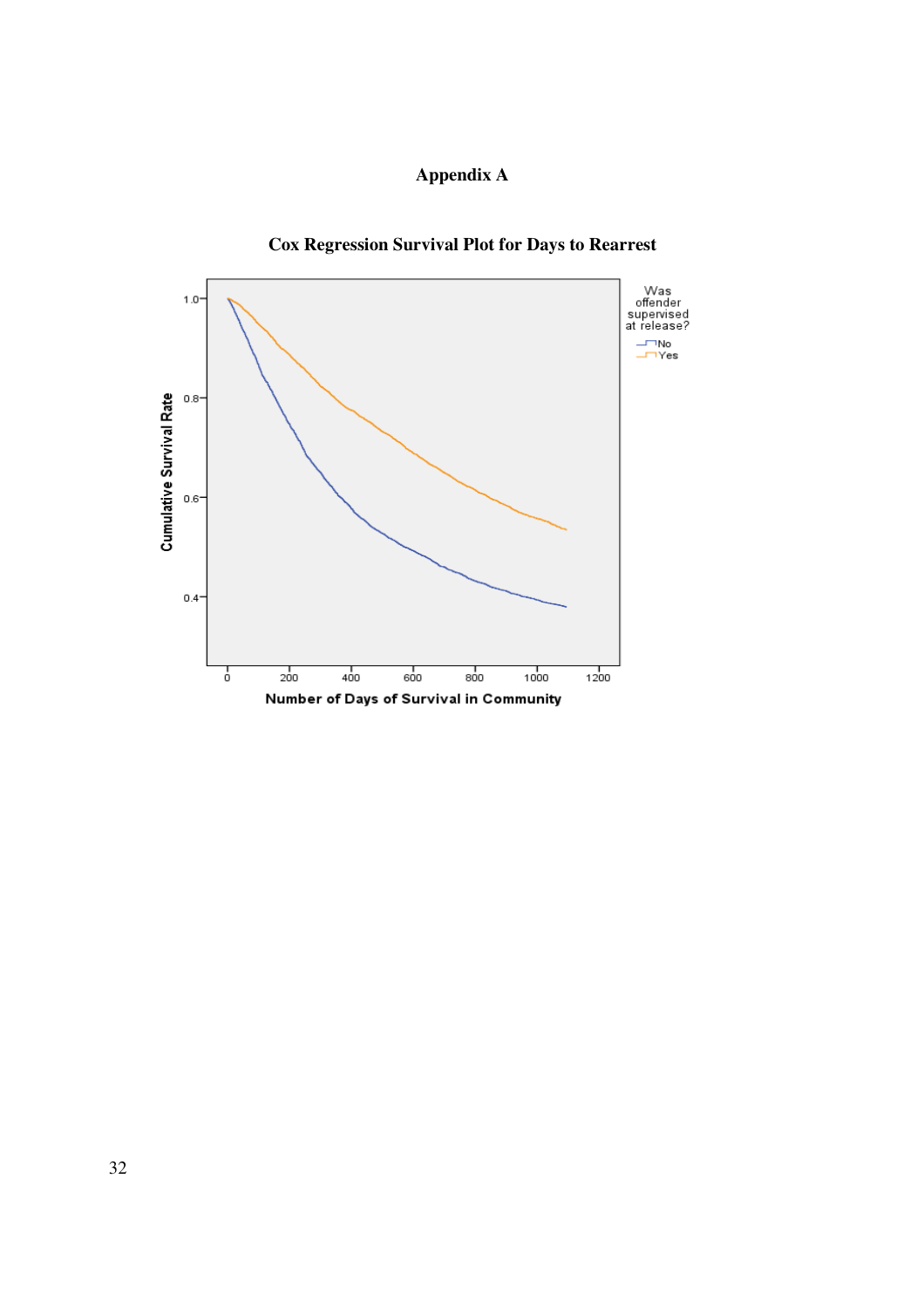## **Appendix B**

## **Logistic Regression Analysis Predicting Adult Rearrest**

| <b>Predictor Variable</b>                          | B       | <b>ExpB</b> | Significance |
|----------------------------------------------------|---------|-------------|--------------|
| Gender (Reference: Female)                         | .563    | 1.8         | .000         |
| <b>Prior Arrest History</b>                        | .076    | 1.1         | .000         |
| <b>Prior Conviction History</b>                    | .039    | 1.0         | .010         |
| <b>Prior Incarceration History</b>                 | .197    | 1.2         | .000         |
| <b>Release Age</b>                                 | $-0.08$ | 0.9         | .000         |
| <b>Admission Offense (Reference: Violent)</b>      |         |             | .000         |
| <b>Weapon Offense</b>                              | .428    | 1.5         | .000         |
| <b>Property Offense</b>                            | .483    | 1.6         | .000         |
| Drug Offense                                       | .294    | 1.3         | .000         |
| Other Offense                                      | .512    | 1.7         | .000         |
| <b>Supervision Violation Offense</b>               | .517    | 1.7         | .000         |
| Race (Reference: White)                            |         |             | .000         |
| <b>Black</b>                                       | .119    | 1.1         | .039         |
| Hispanic                                           | $-.331$ | .72         | .000         |
| Other                                              | $-.217$ | .81         | .447         |
| <b>Release Status (Reference: No Supervision)</b>  | $-.292$ | 0.75        | .000         |
| Time Served: (Reference: 2+ years)                 |         |             | .037         |
| Up to 1 Year                                       | .146    | 1.2         | .029         |
| 1-2 Years                                          | .152    | 1.2         | .022         |
| <b>Disciplinary Allegations</b>                    | .063    | 1.1         | .000         |
| <b>Education Level (Reference: Some schooling,</b> |         |             | .146         |
| not a HS graduate)                                 |         |             |              |
| HS graduate/HSE                                    | $-.072$ | .931        | .173         |
| College graduate and above                         | $-.160$ | .852        | .065         |
| <b>Completed Halfway House (Reference: No)</b>     | .001    | .999        | .983         |
| <b>Marital Status (Reference: Never Married)</b>   | $-.025$ | .975        | .649         |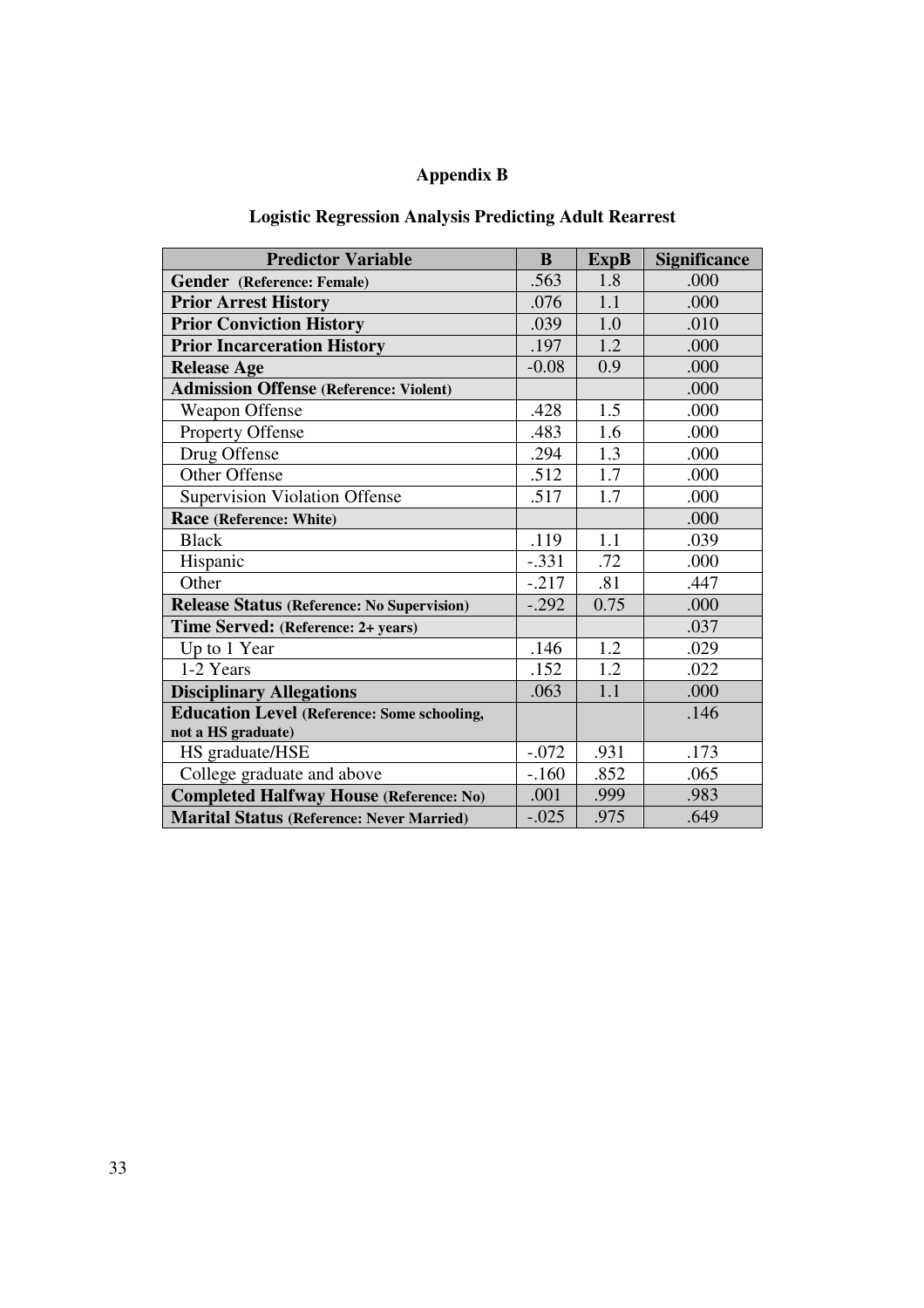#### **ENDNOTES**

```
2
sd= 7.4; median=6.0. 
3
sd= 4.7; median=3.0. 
4
sd= 1.5; median=1.0. 
5 p \le 0.001.
6
sd= 10.3; median=33.0. 
7 p≤.001. 
\int_{0}^{8} p \leq 0.01.
9^{6} p \leq .000.
10 \ p \leq .000.
11 \overline{p} \leq 0.001.
12 \text{ } p \leq .000.^{13} sd= 292.2.
14 sd= 298.7. 
^{15} sd= 270.8.
^{16} sd= 262.6.
17 x
2=89.45, df=5, p<.001. 
18 x
2=704.35,df= 25, p<.001. 
19 x
2=1770.01, df= 21, p≤.001. 
20 p≤.001. 
x^2 = 177.67, df= 3, p \le 0.001.
^{22} sd= 7.4.
<sup>23</sup> x^2=703.54, df = 4, p \le 0.001.
^{24} sd= 4.7.
2^5 x^2 = 704.62, df = 4, p \le 0.001.
^{26} sd= 1.5.
<sup>27</sup> x^2 = 512.6, df = 4, p \le 0.001.
28 \text{ sd} = 9.56.
^{29} sd= 9.6.
30 t=15.38, df= 9,332.8 p≤.001. 
31 x
2=343.10, df=5, p≤.001.
```
l,

 $32$  The amount of time served by the inmates in the sample was originally a continuous variable counted in days. However, this variable had a range of 13,000 days indicating there was a great deal of skewness (also demonstrated by the mean, median and the standard deviation). The variability was negatively effecting the model and was therefore modified. This variable was subsequently categorized into three groups of moderately equivalent sample sizes- under one year, from one year to two years and over two years.

<sup>33</sup> The Urban 15 Cities are as follows: Bayonne City, Camden City, Clifton City, East Orange City, Elizabeth City, Irvington Town, Jersey City, Newark City, Passaic City, Paterson City, Toms River Township, Trenton City, Union City, Vineland and Woodbridge Township.

<sup>&</sup>lt;sup>1</sup> The NJDOC has begun phasing out the completion of the LSI-R for eventual adoption and full implementation of an alternative nationally validated risk assessment. As such, the 2012 release cohort did not maintain sufficient numbers to justify inclusion among the other variables. This will change as we proceed with a new risk assessment.